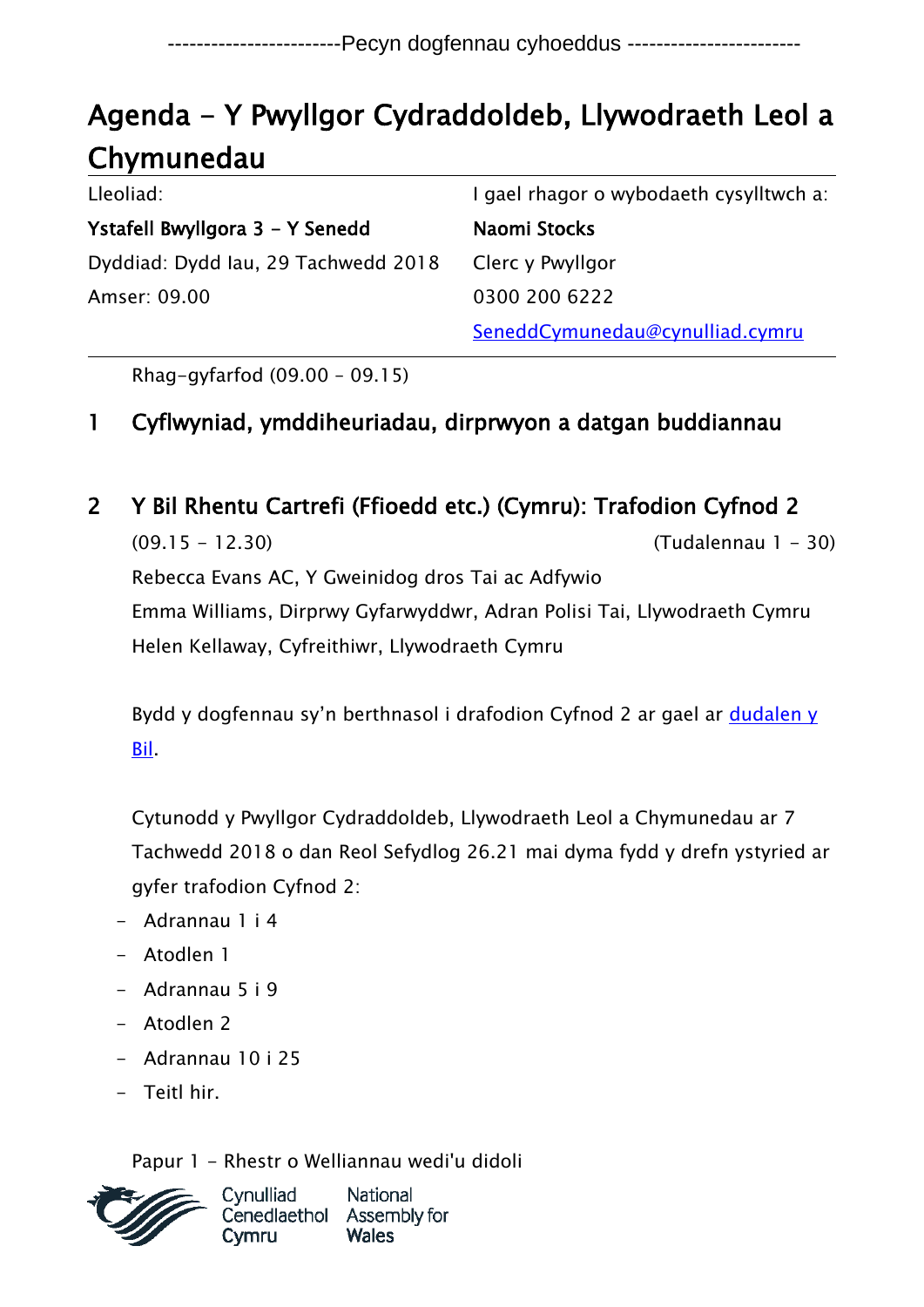## Papur 2 - Grwpio Gwelliannau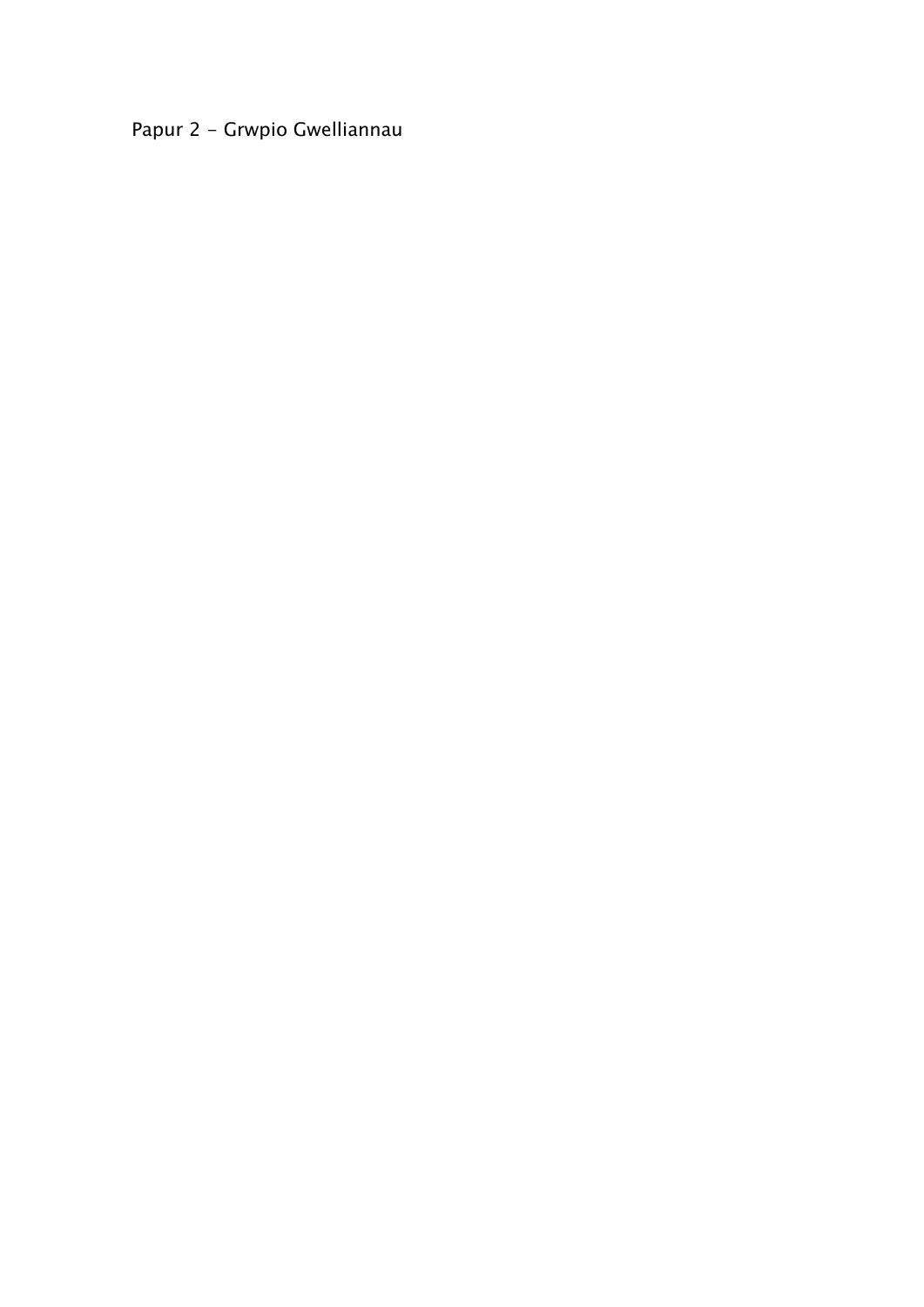## RHESTR O WELLIANNAU WEDI'U DIDOLI MARSHALLED LIST OF AMENDMENTS

# Bil Rhentu Cartrefi (Ffioedd etc.) (Cymru) Renting Homes (Fees etc.) (Wales) Bill

Mae'r gwelliannau â \* ar eu pwys yn rhai newydd neu'n rhai sydd wedi'u haddasu Amendments marked \* are new or have been altered

Mae gwelliannau a nodir ag 'R' yn dynodi bod yr Aelod wedi datgan buddiant cofrestradwy o dan Reol Sefydlog 2 neu fuddiant perthnasol o dan Reolau Sefydlog 13 neu 17 wrth gyflwyno'r gwelliant.

Amendments marked 'R' mean that the Member has declared either a registrable interest under Standing Order 2 or relevant interest under Standing Orders 13 or 17 when tabling the amendment.

> Caiff y Bil ei ystyried yn y drefn a ganlyn— The Bill will be considered in the following order—

Sections 1 - 4 Adrannau 1 - 4 Schedule 1 Atodlen 1 Sections 5 - 9 Adrannau 5 - 9 Schedule 2 Atodlen 2 Sections 10 - 25 Adrannau 10 - 25 Long title Teitl hir

### **David Melding 30**

Section 2, page 1, line 28, after 'grant,', insert 'termination,'. Adran 2, tudalen 1, llinell 31, ar ôl 'roi', mewnosoder ', o derfynu'.

#### **Leanne Wood 15**

Section 2, page 2, line 13, leave out 'may' and insert 'must'. Adran 2, tudalen 2, llinell 14, hepgorer 'Caiff y' a mewnosoder 'Rhaid i'r'.

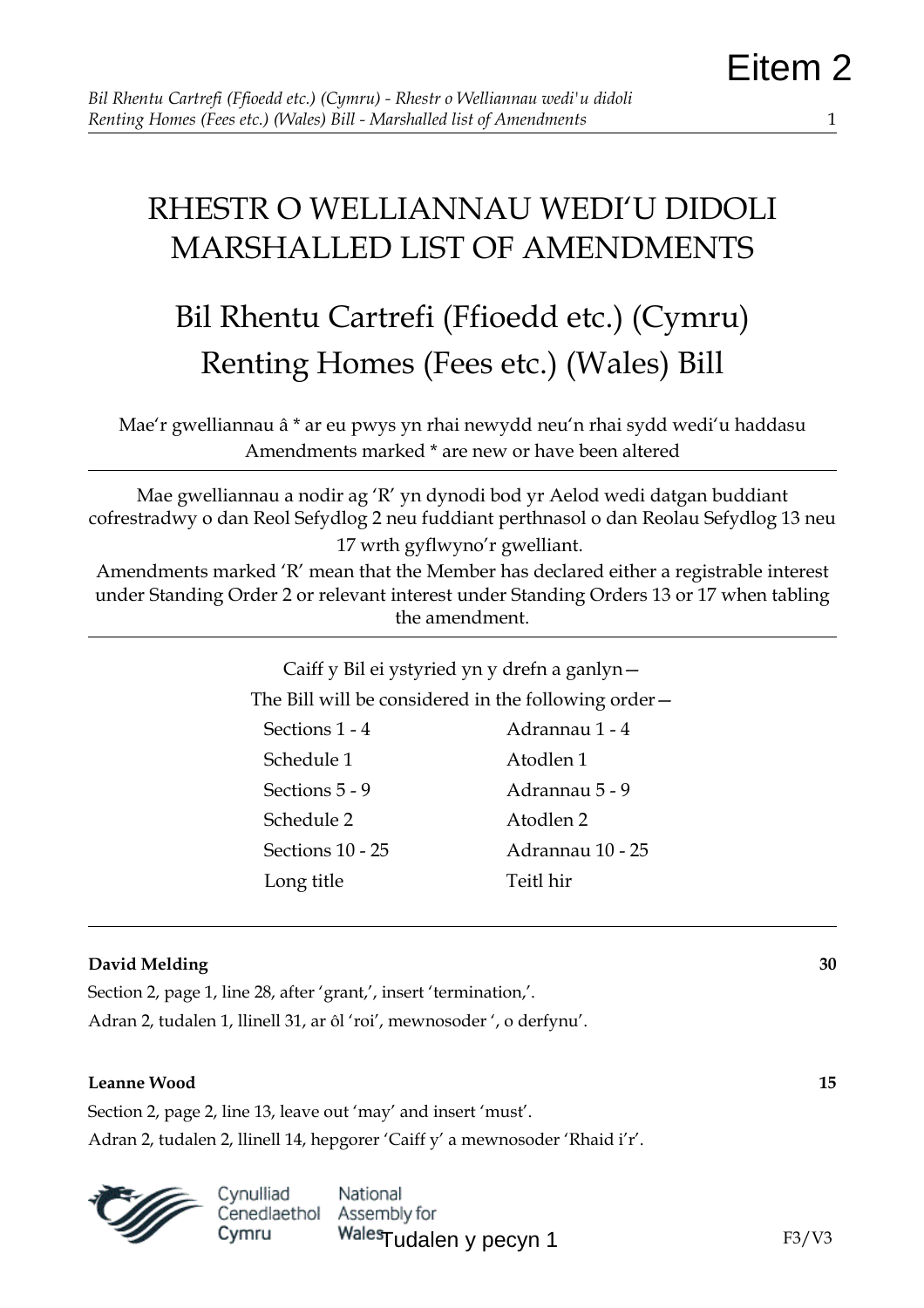#### **Leanne Wood 16**

Section 2, page 2, after line 15, insert—

- '(7) The court by which a person ("the offender") is convicted of an offence under subsection (1) may order the licensing authority to revoke the offender's licence under section 25(1) (b) of the Housing (Wales) Act 2014 (anaw 7).
- (8) For the purposes of this section "licensing authority" means the licensing authority designated under section 3 of Part 1 of the Housing (Wales) Act 2014 (anaw 7).'.

Adran 2, tudalen 2, ar ôl llinell 16, mewnosoder—

- '(7) Caiff y llys sy'n euogfarnu person ("y troseddwr") o drosedd o dan is-adran (1) orchymyn i'r awdurdod trwyddedu ddirymu trwydded y troseddwr o dan adran 25(1) (b) o Ddeddf Tai (Cymru) 2014 (dccc 7).
- (8) At ddibenion yr adran hon ystyr "awdurdod trwyddedu" yw'r awdurdod trwyddedu a ddynodir o dan adran 3 o Ran 1 o Ddeddf Tai (Cymru) 2014 (dccc 7).'.

#### **David Melding 31**

Section 3, page 2, line 18, after 'grant', insert 'termination.'.

Adran 3, tudalen 2, llinell 19, ar ôl 'roi', mewnosoder ', terfynu'.

#### **Leanne Wood 17**

Section 3, page 2, line 28, leave out 'may' and insert 'must'.

Adran 3, tudalen 2, llinell 30, hepgorer 'Caiff y' a mewnosoder 'Rhaid i'r'.

#### **Leanne Wood 18**

Section 3, page 2, after line 30, insert—

- '(6) The court by which a person ("the offender") is convicted of an offence under subsection (1) may order the licensing authority to revoke the offender's licence under section 25(1) (b) of the Housing (Wales) Act 2014 (anaw 7).
- (7) For the purposes of this section "licensing authority" means the licensing authority designated under section 3 of Part 1 of the Housing (Wales) Act 2014 (anaw 7).'.

Adran 3, tudalen 2, ar ôl llinell 32, mewnosoder—

- '(6) Caiff y llys sy'n euogfarnu person ("y troseddwr") o drosedd o dan is-adran (1) orchymyn i'r awdurdod trwyddedu ddirymu trwydded y troseddwr o dan adran 25(1) (b) o Ddeddf Tai (Cymru) 2014 (dccc 7).
- (7) At ddibenion yr adran hon ystyr "awdurdod trwyddedu" yw'r awdurdod trwyddedu a ddynodir o dan adran 3 o Ran 1 o Ddeddf Tai (Cymru) 2014 (dccc 7).'.

#### **Rebecca Evans 1**

Section 4, page 2, line 33, leave out 'letting agency' and insert 'lettings'.

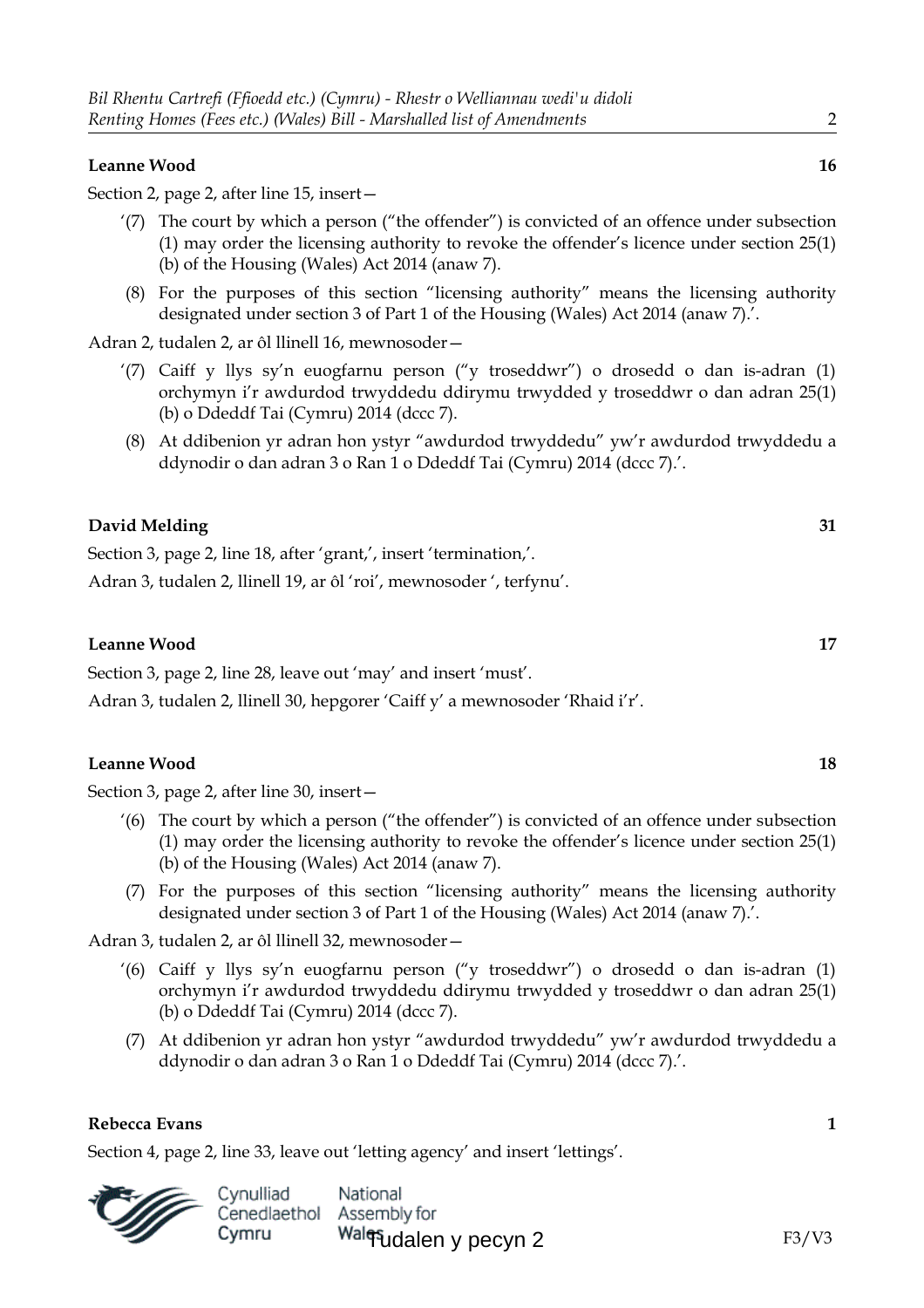Adran 4, tudalen 2, llinell 36, hepgorer 'asiantaeth gosod eiddo' a mewnosoder 'gosod'.

| Rebecca Evans |                                                            | $\overline{2}$ |
|---------------|------------------------------------------------------------|----------------|
|               | Section 4, page 3, after line 5, insert-                   |                |
|               | '(e) payments in respect of council tax.'.                 |                |
|               | Adran 4, tudalen 3, ar ôl llinell 5, mewnosoder-           |                |
|               | '(e) taliadau mewn cysylltiad â'r dreth gyngor.'.          |                |
| Rebecca Evans |                                                            | 3              |
|               | Section 4, page 3, after line 5, insert-                   |                |
|               | '(e) payments in respect of utilities.'.                   |                |
|               | Adran 4, tudalen 3, ar ôl llinell 5, mewnosoder-           |                |
|               | '(e) taliadau mewn cysylltiad â chyfleustodau.'.           |                |
| Rebecca Evans |                                                            | 4              |
|               | Section 4, page 3, after line 5, insert-                   |                |
|               | '(e) payments in respect of a television licence.'.        |                |
|               | Adran 4, tudalen 3, ar ôl llinell 5, mewnosoder-           |                |
|               | '(e) taliadau mewn cysylltiad â thrwydded deledu.'.        |                |
| Rebecca Evans |                                                            | 5              |
|               | Section 4, page 3, after line 5, insert-                   |                |
|               | '(e) payments in respect of communication services.'.      |                |
|               | Adran 4, tudalen 3, ar ôl llinell 5, mewnosoder-           |                |
|               | '(e) taliadau mewn cysylltiad â gwasanaethau cyfathrebu.'. |                |
| **Leanne Wood |                                                            | 19             |
|               | Gyda chefnogaeth / Supported by: David Melding             |                |
|               | Section 4, page 3, after line 5, insert-                   |                |
|               | '(e) payment in respect of council tax;                    |                |
| (f)           | payment in respect of an utility;                          |                |
| (g)           | payment in respect of a television licence.'.              |                |
|               | Adran 4, tudalen 3, ar ôl llinell 5, mewnosoder-           |                |
|               | '(e) taliad mewn cysylltiad â'r dreth gyngor;              |                |

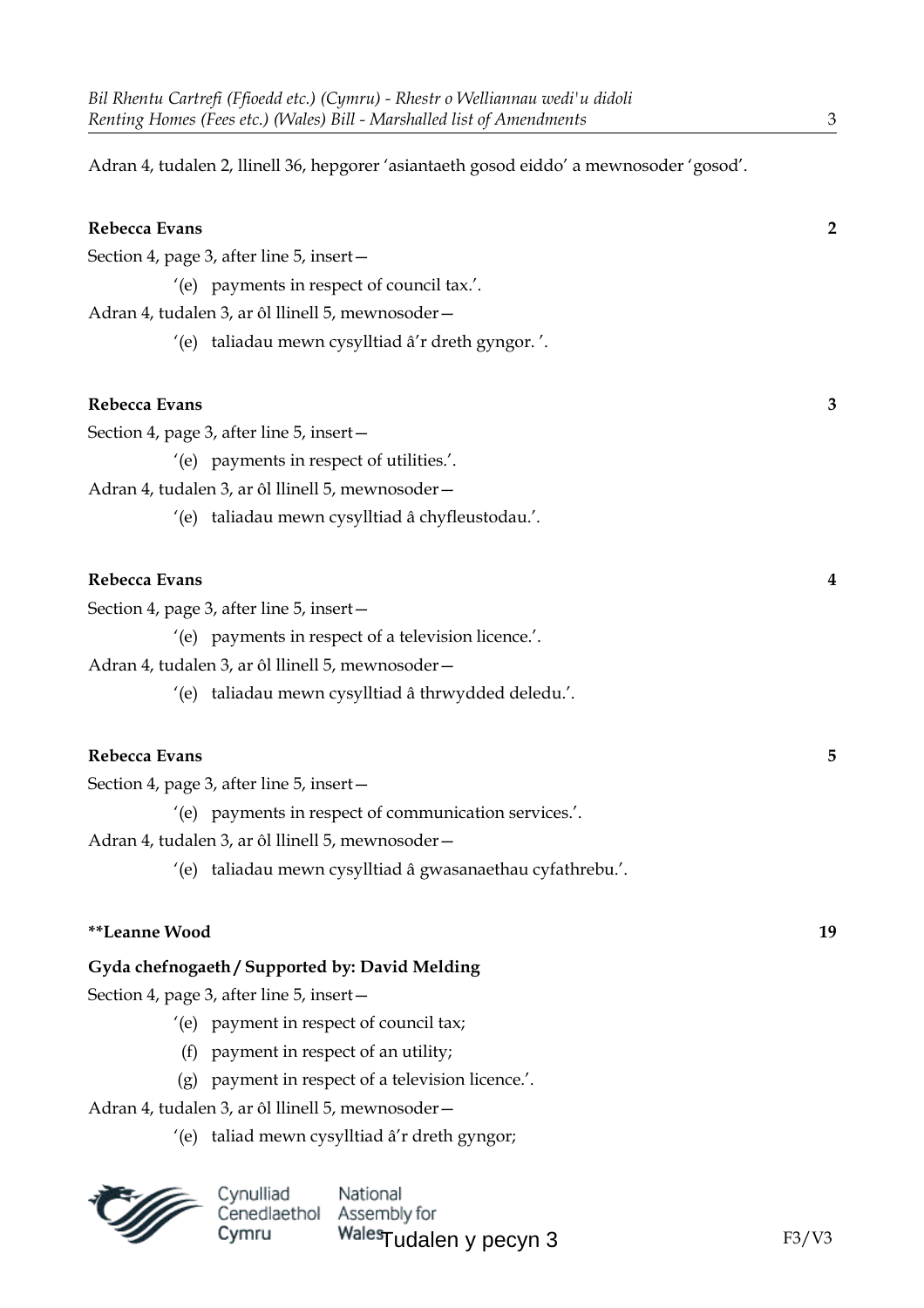- (f) taliad mewn cysylltiad â chyfleustod;
- (g) taliad mewn cysylltiad â thrwydded deledu.'.

Section 4, page 3, after line 5, insert—

'(e) payment on termination of a contract.'.

Adran 4, tudalen 3, ar ôl llinell 5, mewnosoder—

'(e) taliad ar derfynu contract.'.

#### **David Melding 51**

Schedule 1, page 13, after line 4, insert—

'[ ] At all times, a landlord or person acting on behalf of the landlord is only permitted to be in receipt of one holding deposit per dwelling.'.

Atodlen 1, tudalen 13, ar ôl llinell 4, mewnosoder—

'[ ] Ar bob adeg, dim ond un blaendal cadw y caniateir i landlord neu berson sy'n gweithredu ar ran y landlord ei dderbyn fesul annedd.'.

#### **Rebecca Evans 10**

Schedule 1, page 13, after line 11, insert—

*'Payment in respect of council tax*

- [ ] (1) A payment that a contract-holder is required to make to a billing authority in respect of council tax is a permitted payment if the contract-holder is liable to make the payment by virtue of any of sections 6, 8 or 9 of the Local Government Finance Act 1992.
	- (2) In this paragraph "billing authority" has the same meaning as in Part 1 of the Local Government Finance Act 1992 (see section 1(2) of that Act).'.

Atodlen 1, tudalen 13, ar ôl llinell 11, mewnosoder—

#### *'Taliad mewn cysylltiad â'r dreth gyngor*

- [ ] (1) Mae taliad y mae'n ofynnol i ddeiliad contract ei wneud i awdurdod bilio mewn cysylltiad â'r dreth gyngor yn daliad a ganiateir os yw deiliad y contract yn atebol am wneud y taliad yn rhinwedd unrhyw un neu ragor o adrannau 6, 8 neu 9 o Ddeddf Cyllid Llywodraeth Leol 1992.
	- (2) Yn y paragraff hwn mae i "awdurdod bilio" yr un ystyr ag a roddir i "billing authority" yn Rhan 1 o Ddeddf Cyllid Llywodraeth Leol 1992 (gweler adran 1(2) o'r Ddeddf honno).'.



National Walqudalen y pecyn 4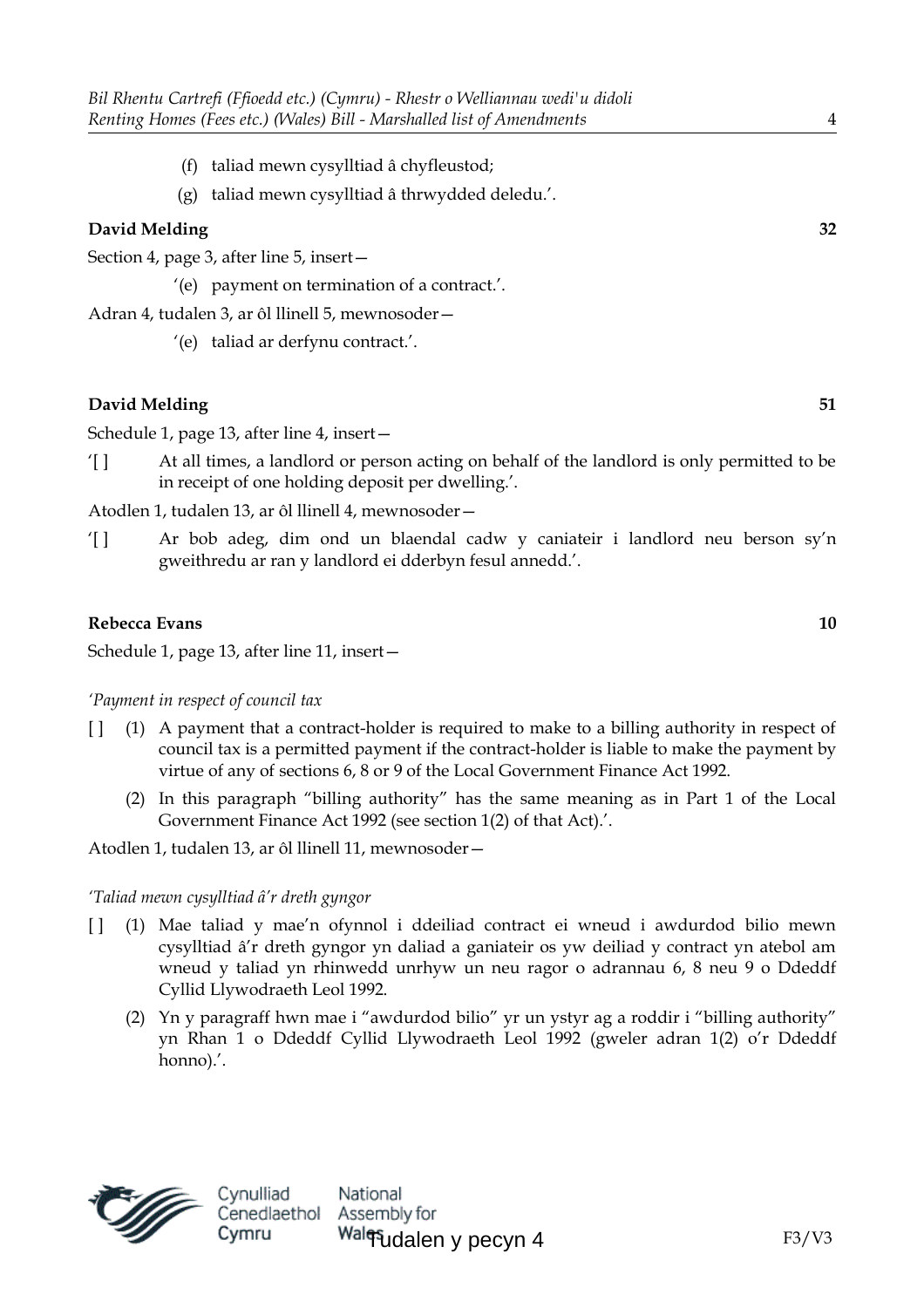#### **Rebecca Evans 11**

Schedule 1, page 13, after line 11, insert—

*'Payment in respect of provision of utilities*

- $\begin{bmatrix} 1 \\ 1 \end{bmatrix}$  (1) A payment for or in connection with the provision of a utility is a permitted payment if—
	- (a) it is required under a standard occupation contract, and
	- (b) it is made in respect of the dwelling subject to the contract.
	- (2) In this Act "utility" means any of the following—
		- (a) electricity, gas or other fuel;
		- (b) water or sewerage.'.

Atodlen 1, tudalen 13, ar ôl llinell 11, mewnosoder—

#### *'Taliad mewn cysylltiad â darparu cyfleustodau*

- [ ] (1) Mae taliad ar gyfer darparu cyfleustod, neu mewn cysylltiad â hynny, yn daliad a ganiateir—
	- (a) os yw'n ofynnol o dan gontract meddiannaeth safonol, a
	- (b) os caiff ei wneud mewn cysylltiad â'r annedd sy'n ddarostyngedig i'r contract.
	- (2) Yn y Ddeddf hon ystyr "cyfleustod" yw unrhyw un neu ragor o'r canlynol—
		- (a) trydan, nwy neu danwydd arall;
		- (b) dŵr neu garthffosiaeth.'.

#### **Rebecca Evans 12**

Schedule 1, page 13, after line 11, insert—

*'Payment in respect of television licence*

- [ ] (1) A payment that a contract-holder is required to make to the British Broadcasting Corporation in respect of a television licence is a permitted payment if the contractholder is required by the contract to make the payment.
	- (2) In this paragraph "television licence" means a licence for the purposes of section 363 of the Communications Act 2003.'.

Atodlen 1, tudalen 13, ar ôl llinell 11, mewnosoder—

#### *'Taliad mewn cysylltiad â thrwydded deledu*

[ ] (1) Mae taliad y mae'n ofynnol i ddeiliad contract ei wneud i'r Gorfforaeth Ddarlledu Brydeinig mewn cysylltiad â thrwydded deledu yn daliad a ganiateir os yw'n ofynnol gan y contract i ddeiliad y contract wneud y taliad.

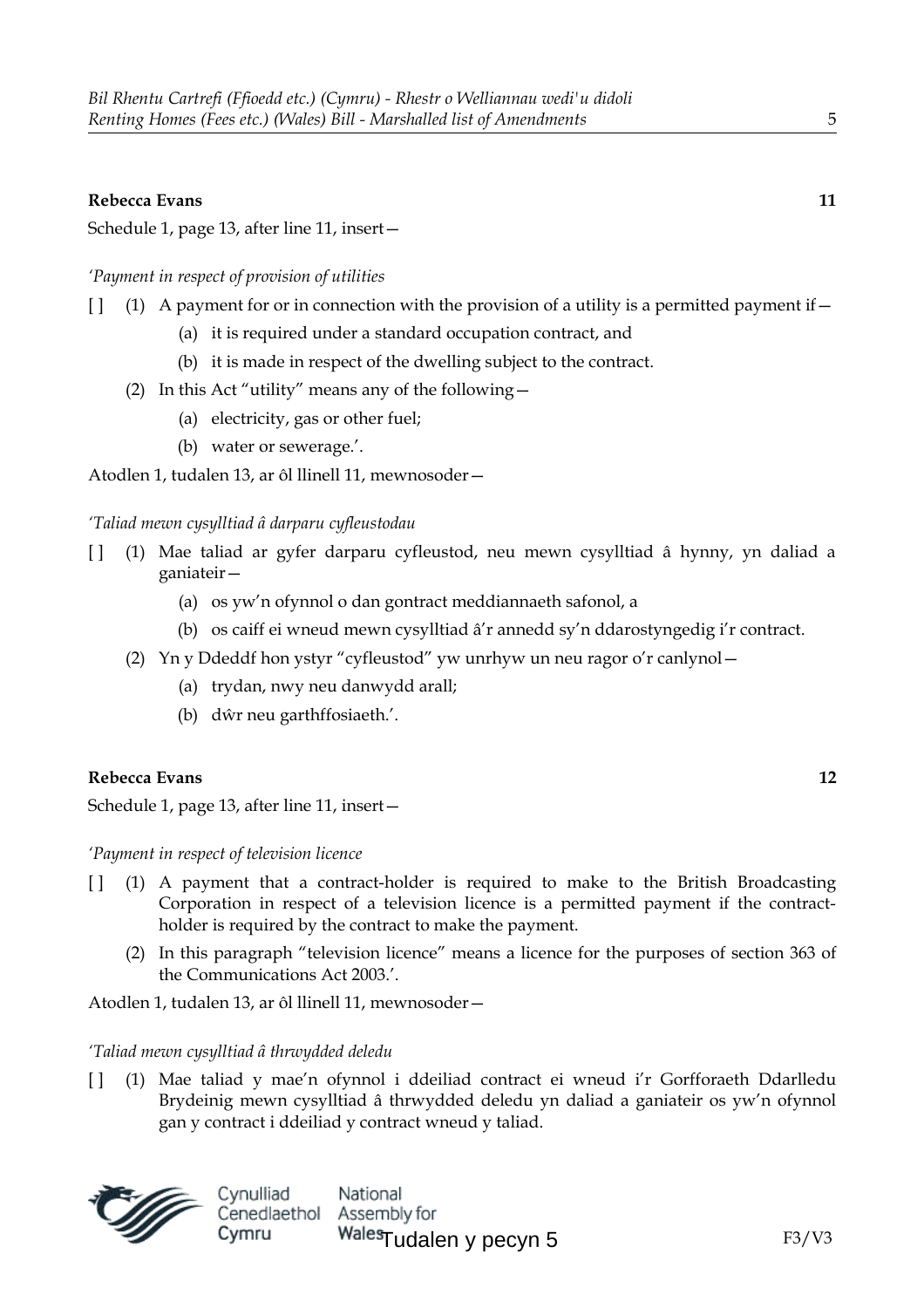(2) Yn y paragraff hwn ystyr "trwydded deledu" yw trwydded at ddibenion adran 363 o Ddeddf Cyfathrebiadau 2003.'.

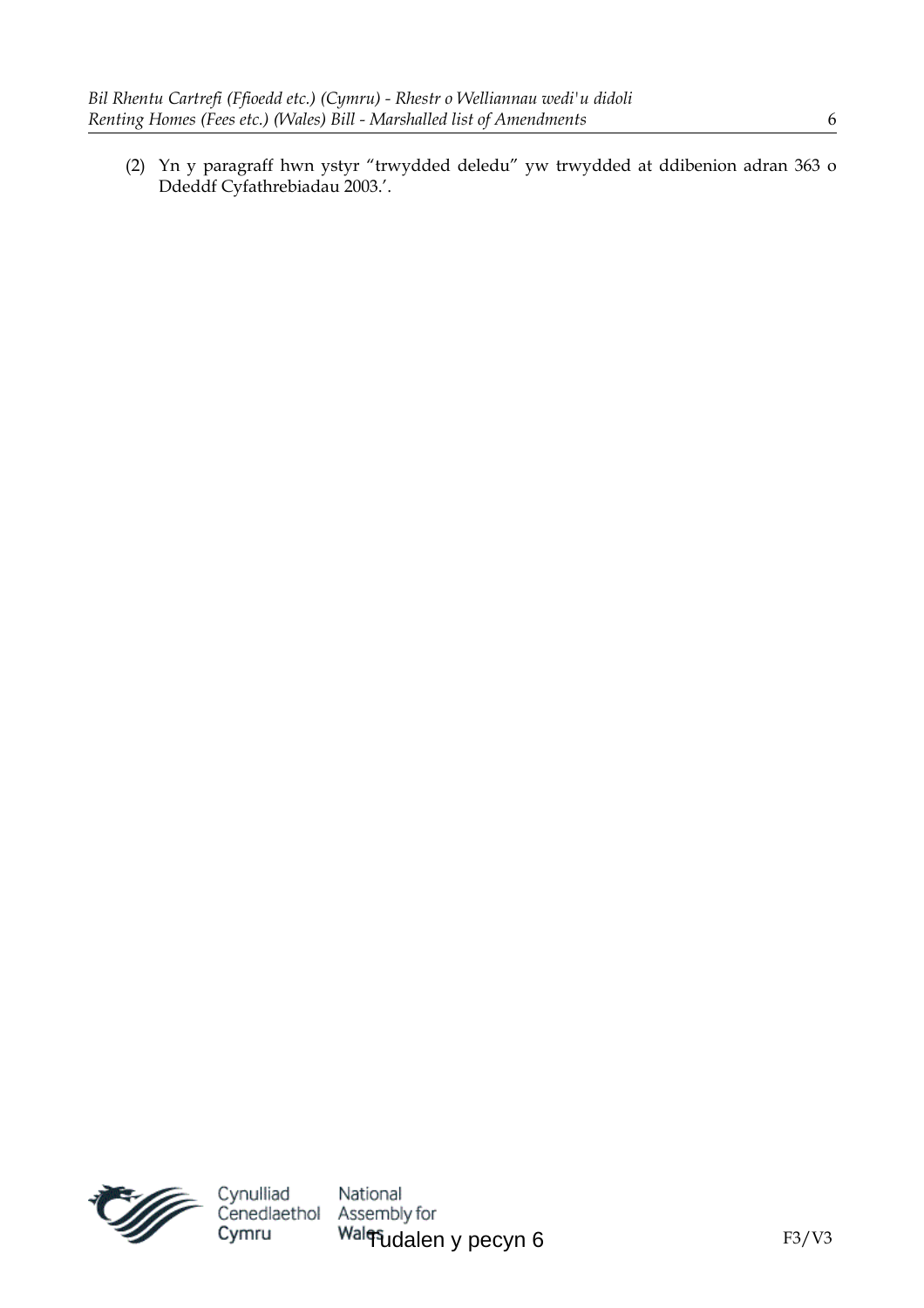#### **Rebecca Evans 13**

Schedule 1, page 13, after line 11, insert—

#### *'Payment in respect of communication service*

- [ ] (1) A payment for or in connection with a communication service is a permitted payment  $if -$ 
	- (a) it is required under a standard occupation contract, and
	- (b) it is made in respect of the dwelling subject to the contract.
	- (2) In this paragraph, a "communication service" means a service enabling any of the following to be used—
		- (a) a telephone other than a mobile telephone;
		- (b) the internet;
		- (c) cable television;
		- (d) satellite television.'.

Atodlen 1, tudalen 13, ar ôl llinell 11, mewnosoder—

#### *'Taliad mewn cysylltiad â gwasanaeth cyfathrebu*

- [ ] (1) Mae taliad ar gyfer gwasanaeth cyfathrebu, neu mewn cysylltiad â hynny, yn daliad a ganiateir—
	- (a) os yw'n ofynnol o dan gontract meddiannaeth safonol, a
	- (b) os caiff ei wneud mewn cysylltiad â'r annedd sy'n ddarostyngedig i'r contract.
	- (2) Yn y paragraff hwn, ystyr "gwasanaeth cyfathrebu" yw gwasanaeth sy'n galluogi unrhyw un neu ragor o'r canlynol i gael ei ddefnyddio neu eu defnyddio—
		- (a) ffôn ac eithrio ffôn symudol;
		- (b) y rhyngrwyd;
		- (c) teledu cebl;
		- (d) teledu lloeren.'.

#### **Leanne Wood 21**

Schedule 1, page 13, leave out line 11 and insert—

'( ) an act or an omission by the contract-holder which results in the keys to the property being lost.'.

Atodlen 1, tudalen 13, hepgorer llinell 11 a mewnosoder—

'( ) gweithred neu anweithred gan ddeiliad y contract sy'n arwain at golli'r allweddi i'r eiddo.'.



National Wales<sub>Tudalen y pecyn 7</sub>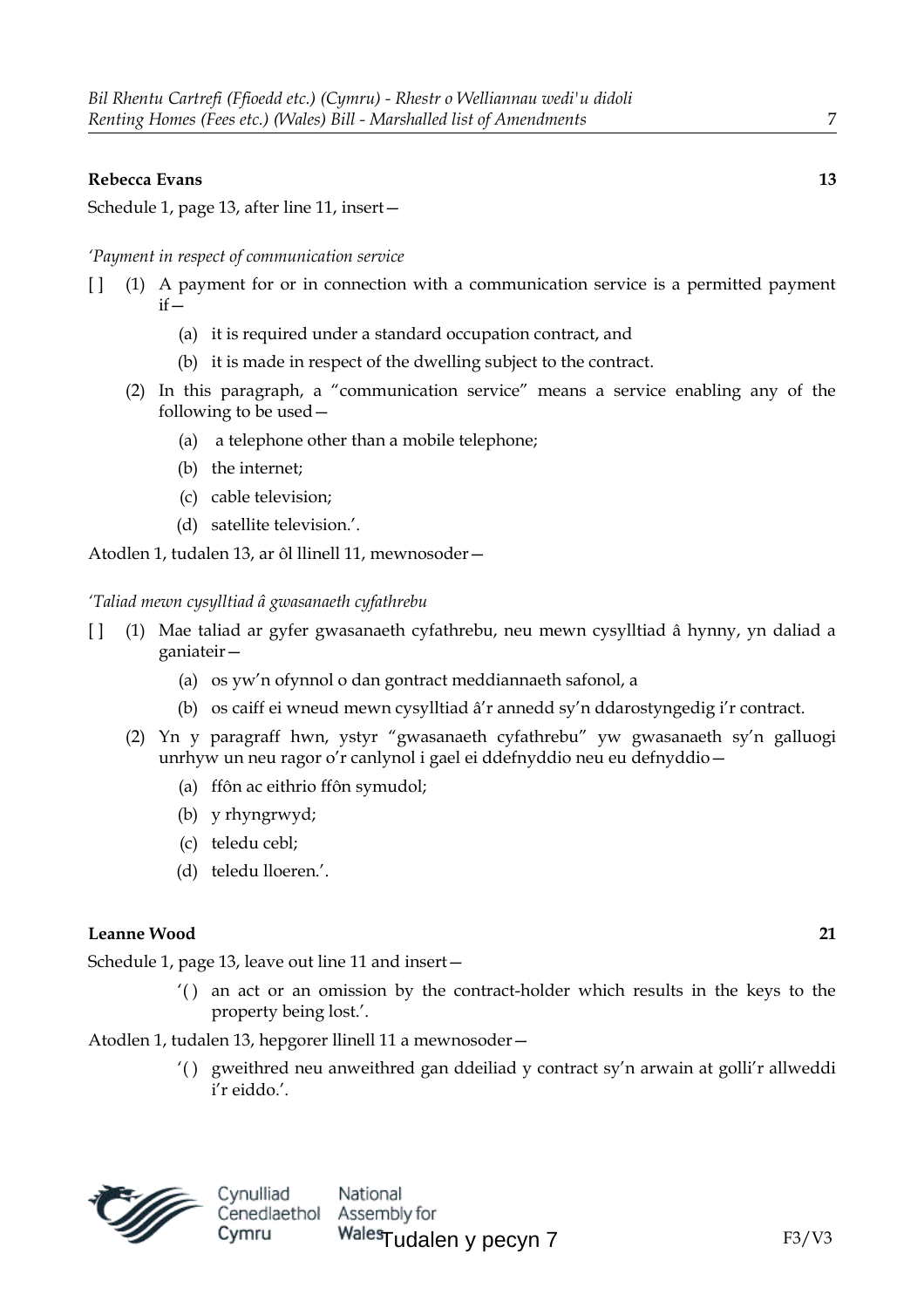#### **Leanne Wood 22**

Schedule 1, page 13, after line 11, insert—

'(3) But if the amount of the payment in the event of default exceeds the prescribed limit, the payment is a prohibited payment.'.

Atodlen 1, tudalen 13, ar ôl llinell 11, mewnosoder—

'(3) Ond os yw swm y taliad yn achos diffygdaliad yn fwy na'r terfyn rhagnodedig, mae'r taliad yn daliad gwaharddedig.'.

#### **Leanne Wood 23**

Schedule 1, page 13, after line 11, insert—

'(3) In sub-paragraph [*sub-paragraph to be inserted by amendment 22*], the "prescribed limit" means a limit specified by, or determined in accordance with, regulations.'.

Atodlen 1, tudalen 13, ar ôl llinell 11, mewnosoder—

'(3) Yn is-baragraff [*yr is-baragraff sy'n cael ei fewnosod gan welliant 22*], ystyr "terfyn rhagnodedig" yw terfyn a bennir gan reoliadau, neu a benderfynir yn unol â rheoliadau.'.

#### **Leanne Wood 24**

Schedule 1, page 13, after line 11, insert—

'(3) But a fee charged for late payment of rent is only a permitted payment if the rent is overdue by 14 days or more.'.

Atodlen 1, tudalen 13, ar ôl llinell 11, mewnosoder—

'(3) Ond mae ffi a godir am daliad rhent hwyr dim ond yn daliad a ganiateir os yw'r rhent yn orddyledus ers 14 diwrnod neu hwy.'.

#### **Leanne Wood 25**

Schedule 1, page 13, after line 11, insert—

'[ ] Only one payment may be required per rental period with respect to a failure by the contract-holder to pay rent; accordingly, any subsequent payment required with respect to late payment of rent in the same rental period is not a permitted payment.'.

Atodlen 1, tudalen 13, ar ôl llinell 11, mewnosoder—

'[ ] Dim ond un taliad y caniateir ei wneud yn ofynnol fesul cyfnod rhentu mewn cysylltiad â methiant deiliad y contract i dalu rhent; yn unol â hynny, nid yw unrhyw daliad dilynol sy'n ofynnol mewn cysylltiad â thaliad rhent hwyr yn yr un cyfnod rhentu yn daliad a ganiateir.'.

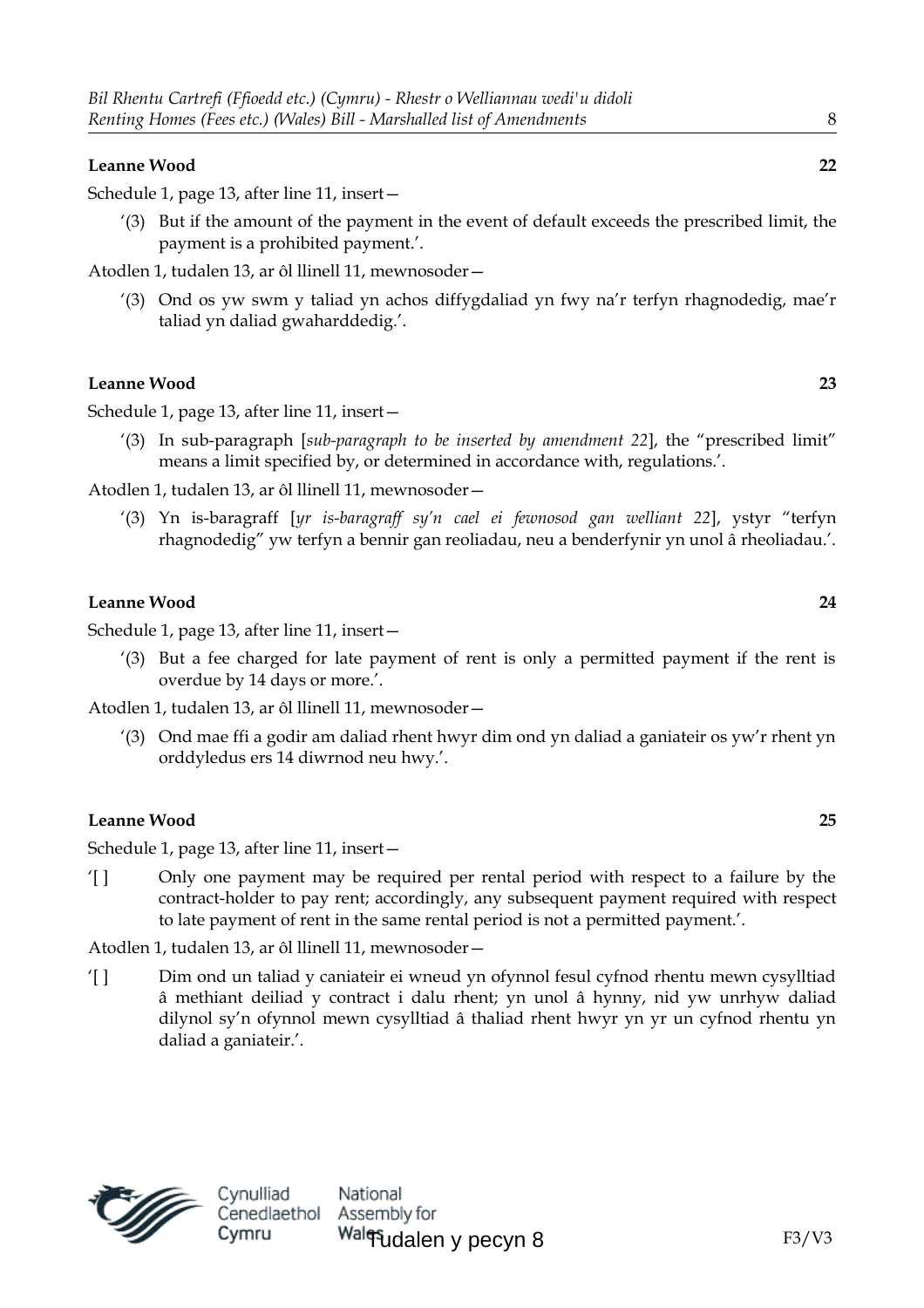#### **\*Leanne Wood**

#### **Gyda chefnogaeth / Supported by: David Melding 26**

Schedule 1, page 13, after line 11, insert—

#### *'Payment in respect of council tax*

- [ ] (1) A payment to a billing authority in respect of council tax is a permitted payment.
	- (2) In this paragraph "billing authority" has the same meaning as in Part 1 of the Local Government Finance Act 1992 (see section 1(2) of that Act).

#### *Payment in respect of utilities*

- [ ] (1) A payment for or in connection with the provision of a utility is a permitted payment if the occupation contract requires the payment to be made.
	- (2) A payment towards energy efficiency improvements under a green deal plan (within the meaning of section 1 of the Energy Act 2011) is a permitted payment if the occupation contract requires the payment to be made.
	- (3) In this Act "utility" means—
		- (a) electricity, gas or other fuel, or
		- (b) water or sewerage.

#### *Payment in respect of a television licence*

- [ ] (1) A payment to the British Broadcasting Corporation in respect of a television licence is a permitted payment if the occupation contract requires the payment to be made.
	- (2) In this paragraph "television licence" means a licence for the purposes of section 363 of the Communications Act 2003.'.

Atodlen 1, tudalen 13, ar ôl llinell 11, mewnosoder—

#### *'Taliad mewn cysylltiad â'r dreth gyngor*

- [ ] (1) Mae taliad i awdurdod bilio mewn cysylltiad â'r dreth gyngor yn daliad a ganiateir.
	- (2) Yn y paragraff hwn mae i "awdurdod bilio" yr un ystyr ag a roddir i "billing authority" yn Rhan 1 o Ddeddf Cyllid Llywodraeth Leol 1992 (gweler adran 1(2) o'r Ddeddf honno).

#### *Taliad mewn cysylltiad â chyfleustodau*

- [ ] (1) Mae taliad ar gyfer darparu cyfleustod, neu mewn cysylltiad â hynny, yn daliad a ganiateir os yw'r contract meddiannaeth yn ei gwneud yn ofynnol i'r taliad gael ei wneud.
	- (2) Mae taliad tuag at welliannau effeithlonrwydd ynni o dan gynllun bargen werdd (o fewn ystyr adran 1 o Ddeddf Ynni 2011) yn daliad a ganiateir os yw'r contract meddiannaeth yn ei gwneud yn ofynnol i'r taliad gael ei wneud.
	- (3) Yn y Ddeddf hon ystyr "cyfleustod" yw—
		- (a) trydan, nwy neu danwydd arall; neu

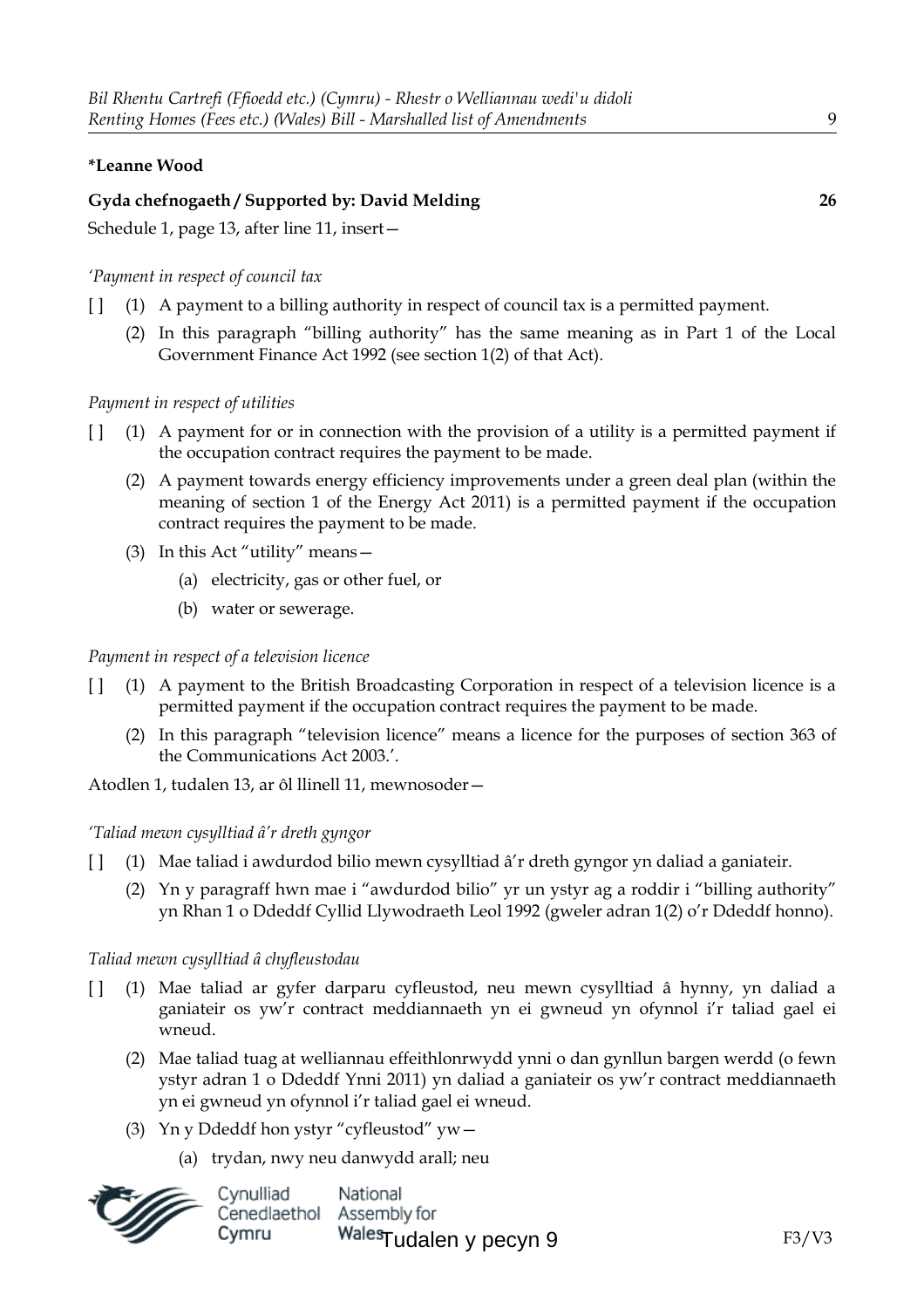(b) dŵr neu garthffosiaeth.

#### *Taliad mewn cysylltiad â thrwydded deledu*

- [ ] (1) Mae taliad i'r Gorfforaeth Ddarlledu Brydeinig mewn cysylltiad â thrwydded deledu yn daliad a ganiateir os yw'r contract meddiannaeth yn ei gwneud yn ofynnol i'r taliad gael ei wneud.
	- (2) Yn y paragraff hwn ystyr "trwydded deledu" yw trwydded at ddibenion adran 363 o Ddeddf Cyfathrebiadau 2003.'.

#### **David Melding 52**

Schedule 1, page 13, after line 26, insert—

#### *'Payment on termination of a contract*

- 7 (1) A payment is a permitted payment if it is a payment to a landlord in consideration of the termination of a contract at the contract-holder's request—
	- (a) in the case of a fixed term standard contract, before the end of the term, or
	- (b) in the case of a periodic standard contract, without the tenant giving the period of notice required under the standard occupation contract.
	- (2) But if the amount of the payment exceeds the loss suffered by the landlord as a result of the termination of the contract, the amount of the excess is a prohibited payment.
	- (3) A payment is a permitted payment if it is a payment to a letting agent in consideration of arranging the termination of a contract at the contract-holder's request—
		- (a) in the case of a fixed term standard contract, before the end of the term, or
		- (b) in the case of a periodic standard contract, without the tenant giving the period of notice required under the standard occupation contract.
	- (4) But if the amount of the payment exceeds the reasonable costs of the letting agent in respect of the termination of the contract, the amount of the excess is a prohibited payment.
	- (5) In this paragraph "fixed term contract" means any standard occupation contract other than a periodic standard contract.'.

Atodlen 1, tudalen 13, ar ôl llinell 26, mewnosoder—

#### *'Taliad ar derfynu contract*

- 7 (1) Mae taliad yn daliad a ganiateir os yw'n daliad i landlord fel cydnabyddiaeth am derfynu contract ar gais deiliad y contract —
	- (a) yn achos contract safonol cyfnod penodol, cyn diwedd tymor y contract, neu
	- (b) yn achos contract safonol cyfnodol, heb i'r tenant roi'r cyfnod o rybudd sy'n ofynnol o dan y contract meddiannaeth safonol.
	- (2) Ond os yw swm y taliad yn fwy na'r golled i'r landlord yn sgil terfynu'r contract, mae'r swm ychwanegol yn daliad gwaharddedig.

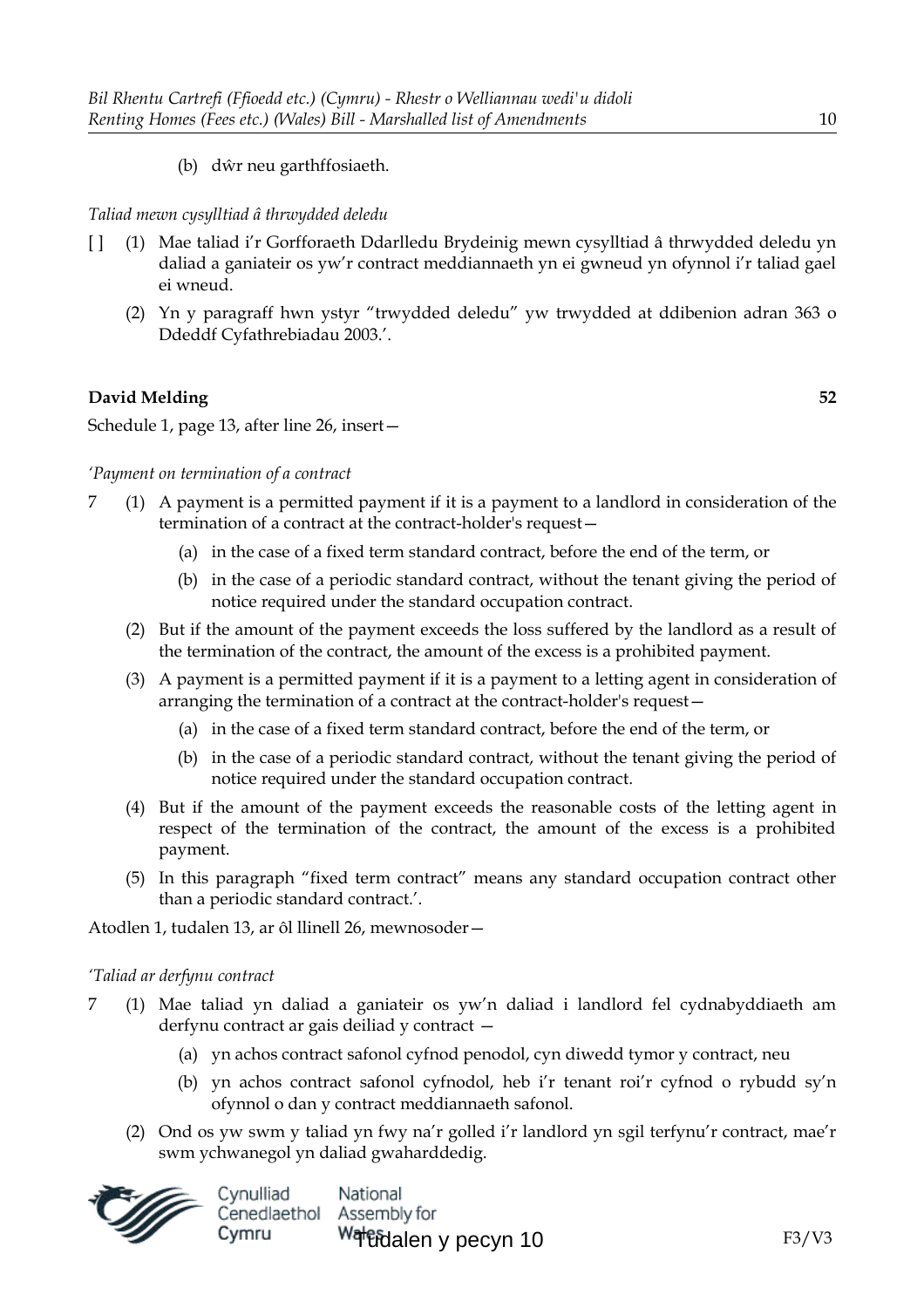- (3) Mae taliad yn daliad a ganiateir os yw'n daliad i asiant gosod eiddo fel cydnabyddiaeth am drefnu i derfynu contract ar gais deiliad y contract—
	- (a) yn achos contract safonol cyfnod penodol, cyn diwedd tymor y contract, neu
	- (b) yn achos contract safonol cyfnodol, heb i'r tenant roi'r cyfnod o rybudd sy'n ofynnol o dan y contract meddiannaeth safonol.
- (4) Ond os yw swm y taliad yn fwy na chostau rhesymol yr asiant gosod eiddo yn sgil terfynu'r contract, mae'r swm ychwanegol yn daliad gwaharddedig.
- (5) Yn y paragraff hwn, ystyr "contract tymor penodol" yw unrhyw gontract meddiannaeth safonol heblaw contract safonol cyfnodol.'.

#### **Rebecca Evans 6**

Page 3, line 22, leave out section 8 and insert—

#### **'[ ] Meaning of "letting agent", "lettings work" and "property management work"**

For the purposes of this Part and Parts 3 to 5—

"letting agent" (*"asiant gosod eiddo"*) means a person who carries out lettings work or property management work (whether or not the person carries out other work);

"lettings work" ("*gwaith gosod*") and "property management work" ("*gwaith rheoli eiddo*") have the same meaning as in Part 1 of the Housing (Wales) Act 2014 (see sections 10 and 12 of that Part). '.

Tudalen 3, llinell 24, hepgorer adran 8 a mewnosoder—

#### **'[ ] Ystyr "asiant gosod eiddo", "gwaith gosod" a "gwaith rheoli eiddo"**

At ddibenion y Rhan hon a Rhannau 3 i 5—

ystyr "asiant gosod eiddo" ("*letting agent*") yw person sy'n ymgymryd â gwaith gosod neu waith rheoli eiddo (pa un a yw'r person hwnnw'n ymgymryd â gwaith arall ai peidio);

mae i "gwaith gosod" ("*lettings work*") a "gwaith rheoli eiddo" ("*property management work*") yr un ystyron ag yn Rhan 1 o Ddeddf Tai (Cymru) 2014 (gweler adrannau 10 a 12 o'r Rhan honno).'.

#### **Leanne Wood 27**

Schedule 2, page 14, after line 16, insert—

'(c) the contract-holder notifies the landlord within 48 hours of paying the holding deposit that the contract-holder has decided not to enter into the contract.'.

Atodlen 2, tudalen 14, ar ôl llinell 18, mewnosoder—

'(c) os yw deiliad y contract yn hysbysu'r landlord o fewn 48 awr i dalu'r blaendal cadw fod deiliad y contract wedi penderfynu peidio ag ymrwymo i'r contract.'.



F3/V3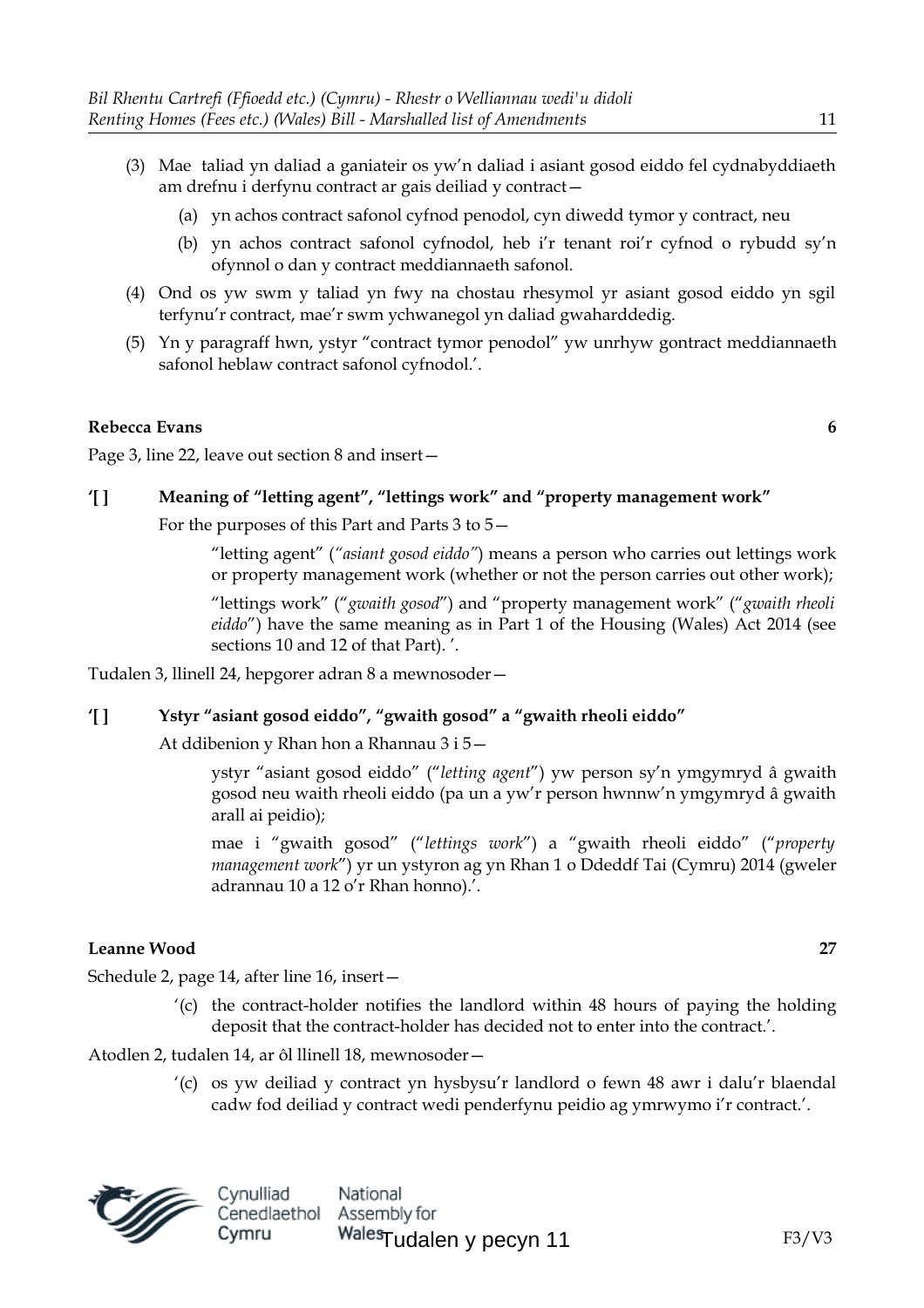#### **Leanne Wood 28**

Schedule 2, page 14, after line 19, insert—

'(c) where paragraph [*sub-subparagraph to be inserted by amendment 27*] applies, the day on which the contract-holder notifies the landlord that the contract-holder has decided not to enter into the contract.'.

Atodlen 2, tudalen 14, ar ôl llinell 21, mewnosoder—

'(c) pan fo paragraff [*yr is-baragraff sy'n cael ei fewnosod gan welliant 27*] yn gymwys, y diwrnod y mae deiliad y contract yn hysbysu'r landlord fod deiliad y contract wedi penderfynu peidio ag ymrwymo i'r contract.'.

#### **Rebecca Evans 14**

Schedule 2, page 14, line 28, leave out paragraph 7. Atodlen 2, tudalen 14, llinell 30, hepgorer paragraff 7.

#### **Leanne Wood 29**

Schedule 2, page 15, line 1, after 'contract-holder', insert 'knowingly or recklessly'.

Atodlen 2, tudalen 15, llinell 2, ar ôl 'gamarweiniol', mewnosoder 'yn fwriadol neu'n ddi-hid'.

#### **David Melding 33**

Section 10, page 4, line 7, after 'authority', insert 'or of a licensing authority designated under section 3 of Part 1 of the Housing (Wales) Act 2014 (anaw 7)'.

Adran 10, tudalen 4, llinell 7, ar ôl 'lleol', mewnosoder 'neu swyddog awdurdodedig awdurdod trwyddedu a ddynodir o dan adran 3 o Ran 1 o Ddeddf Tai (Cymru) 2014 (dccc 7)'.

#### **David Melding 34**

Section 13, page 6, line 3, after 'authority', insert 'or the licensing authority designated under section 3 of Part 1 of the Housing (Wales) Act 2014 (anaw 7)'.

Adran 13, tudalen 6, llinell 3, ar ôl 'lleol', mewnosoder 'neu'r awdurdod trwyddedu a ddynodir o dan adran 3 o Ran 1 o Ddeddf Tai (Cymru) 2014 (dccc 7)'.

#### **Rebecca Evans 7**

Section 13, page 6, line 8, leave out '£500' and insert '£1000'.

Adran 13, tudalen 6, llinell 8, hepgorer '£500' a mewnosoder '£1000'.

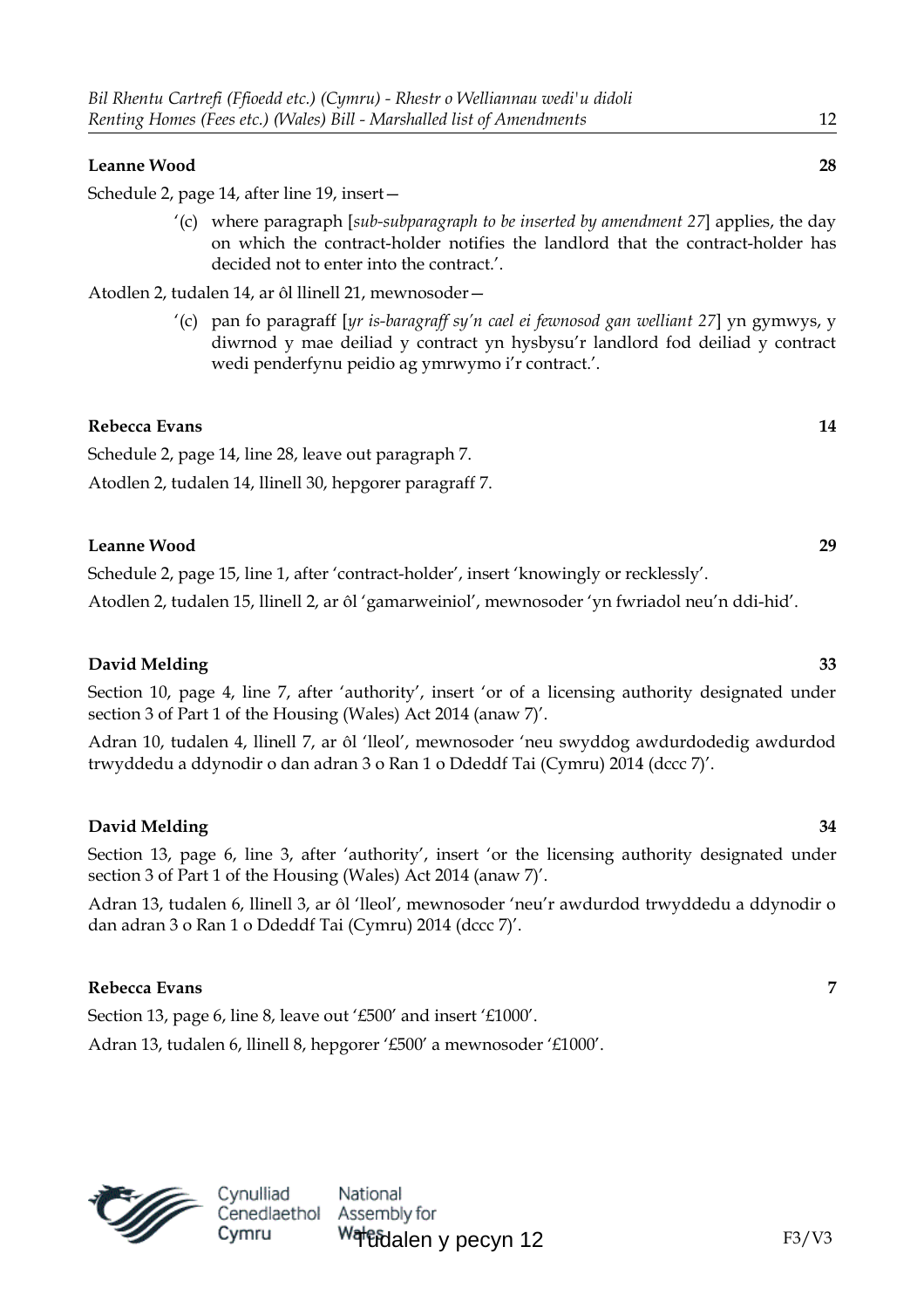Section 13, page 6, line 8, leave out '£500' and insert '£2,000'. Adran 13, tudalen 6, llinell 8, hepgorer '£500' a mewnosoder '£2,000'.

#### **David Melding 36**

Section 13, page 6, line 15, after 'question', insert 'or the licensing authority designated under section 3 of Part 1 of the Housing (Wales) Act 2014 (anaw 7)'.

Adran 13, tudalen 6, llinell 15, ar ôl 'sylw', mewnosoder 'neu'r awdurdod trwyddedu a ddynodir o dan adran 3 o Ran 1 o Ddeddf Tai (Cymru) 2014 (dccc 7)'.

#### **David Melding 37**

Section 13, page 6, line 16, after 'authority', insert 'or by the licensing authority designated under section 3 of Part 1 of the Housing (Wales) Act 2014 (anaw 7)'.

Adran 13, tudalen 6, llinell 16, ar ôl 'lleol', mewnosoder 'neu'r awdurdod trwyddedu a ddynodir o dan adran 3 o Ran 1 o Ddeddf Tai (Cymru) 2014 (dccc 7)'.

#### **David Melding 38**

Page 6, after line 19, insert a new section—

#### **'[ ] Duty of local housing authority to notify licensing authority on receipt of payment of fixed penalty notice**

- (1) As soon as reasonably practicable after receiving payment from a person issued with a fixed penalty notice under this Act in respect of a dwelling located wholly or partly in its area, a local housing authority must comply with subsection (2).
- (2) The authority must give notification of the fixed penalty notice to the licensing authority designated under section 3 of Part 1 of the Housing (Wales) Act 2014 (anaw 7).'.

Tudalen 6, ar ôl llinell 19, mewnosoder adran newydd—

#### **'[ ] Dyletswydd awdurdod tai lleol i hysbysu awdurdod trwyddedu ar ôl derbyn taliad o hysbysiad cosb benodedig**

- (1) Cyn gynted ag y bo'n rhesymol ymarferol ar ôl derbyn taliad gan berson y rhoddwyd hysbysiad cosb benodedig iddo o dan y Ddeddf hon mewn cysylltiad ag annedd sy'n gyfan gwbl neu'n rhannol yn ei ardal, rhaid i awdurdod tai lleol gydymffurfio ag isadran (2).
- (2) Rhaid i'r awdurdod roi hysbysiad am yr hysbysiad cosb benodedig i'r awdurdod trwyddedu a ddynodir o dan adran 3 o Ran 1 o Ddeddf Tai (Cymru) 2014 (dccc 7).'.

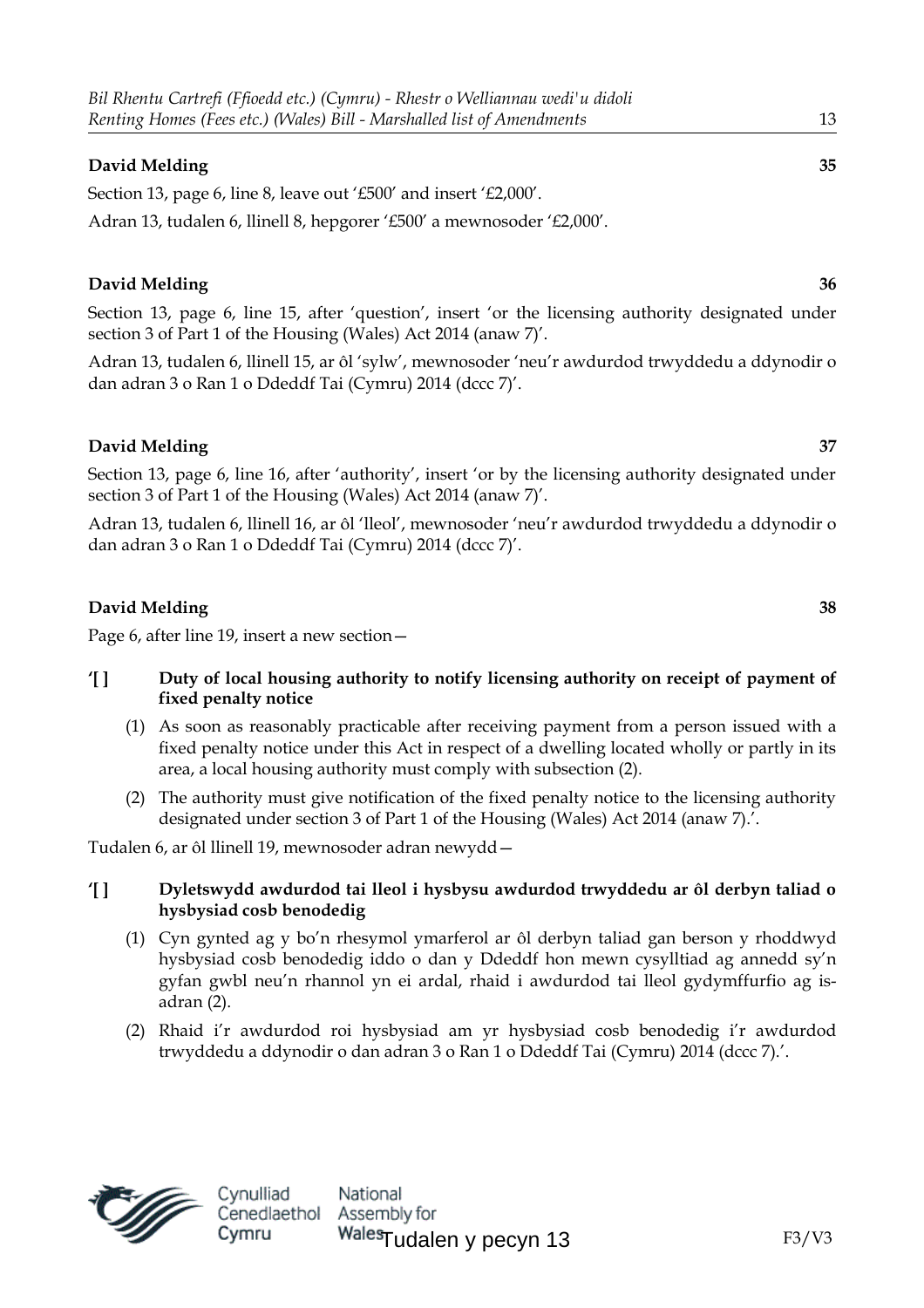Section 15, page 6, line 29, after 'authority', insert 'and the licensing authority designated under section 3 of Part 1 of the Housing (Wales) Act 2014 (anaw 7)'.

Adran 15, tudalen 6, llinell 29, ar ôl 'lleol', mewnosoder 'a'r awdurdod trwyddedu a ddynodir o dan adran 3 o Ran 1 o Ddeddf Tai (Cymru) 2014 (dccc 7)'.

#### **David Melding 40**

Section 16, page 6, line 33, after 'authority', insert 'or of the licensing authority designated under section 3 of Part 1 of the Housing (Wales) Act 2014 (anaw 7)'.

Adran 16, tudalen 6, llinell 33, ar ôl 'lleol', mewnosoder 'neu'r awdurdod trwyddedu a ddynodir o dan adran 3 o Ran 1 o Ddeddf Tai (Cymru) 2014 (dccc 7)'.

#### **Rebecca Evans 8**

Page 6, after line 35, insert a new section—

*'Restrictions on termination by landlord of standard occupation contracts*

#### **[ ] Amendment of Renting Homes (Wales) Act 2016: restrictions on terminating contracts**

- (1) The Renting Homes (Wales) Act 2016 is amended as follows.
- (2) After section 177 (restriction on landlord under a periodic contract giving notice for possession: breach of security or deposit requirements), insert—

#### **"177A Restrictions on section 173: breaches of requirements of Renting Homes (Fees etc.) Act 2019**

- (1) The landlord may not give a notice under section 173 at a time when—
	- (a) the landlord has required a prohibited payment (within the meaning given by the Renting Homes (Fees etc.) (Wales) Act 2019) to be made, as a condition of the grant, renewal or continuance of the contract,
	- (b) as a result of the requirement, a prohibited payment has been made to the landlord or to any other person, and
	- (c) the prohibited payment has not been repaid.
- (2) The landlord may not give a notice under section 173 at a time when —
	- (a) a holding deposit (within the meaning given by the Renting Homes (Fees etc.) (Wales) Act 2019) paid in relation to the contract has not been repaid, and
	- (b) the circumstances are such that the failure to repay the deposit amounts to a breach of the requirements of Schedule 2 to that Act.



National Assembly for Watudalen y pecyn 14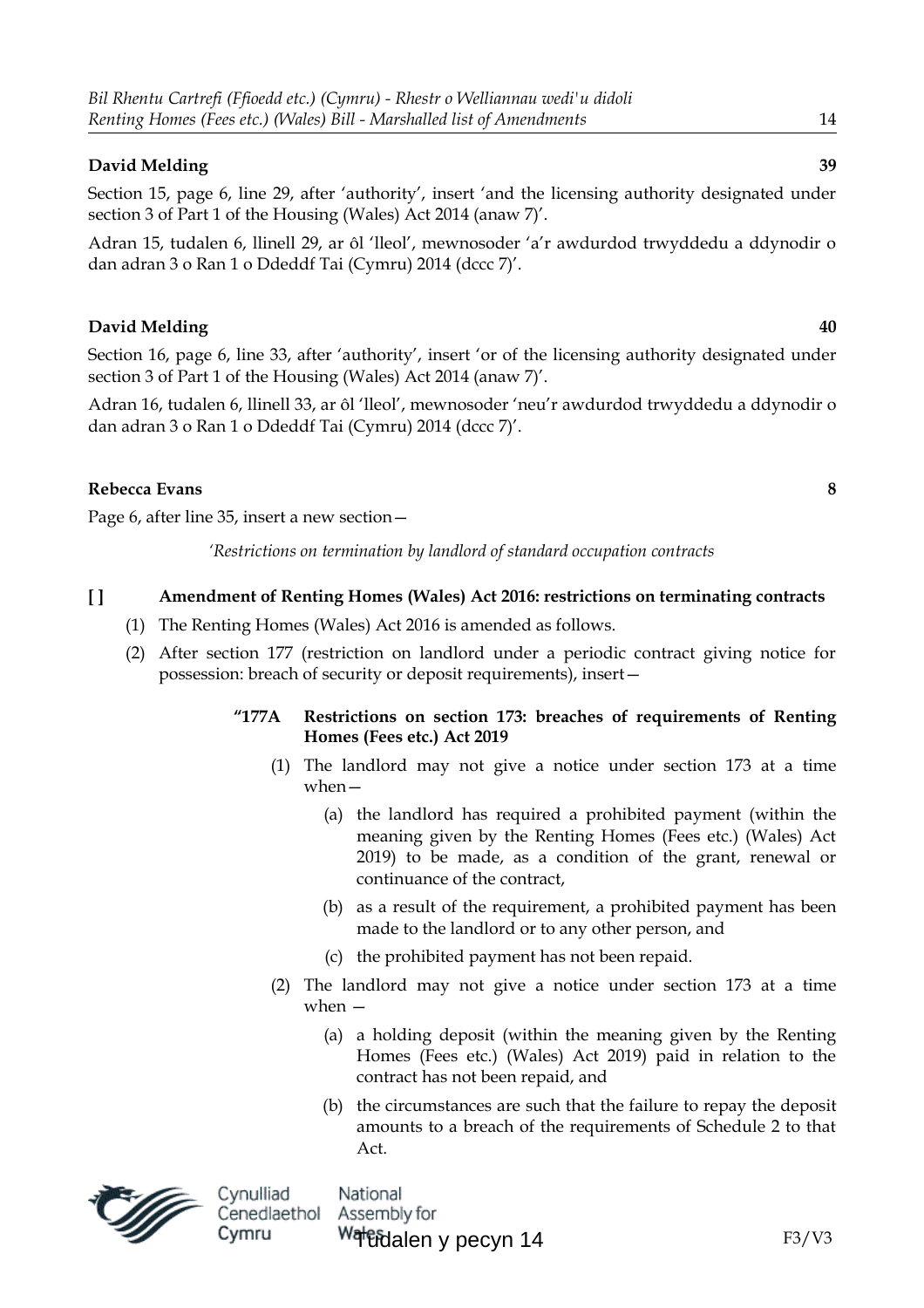- (3) In determining for the purposes of this section whether a prohibited payment or a holding deposit has been repaid, the payment or deposit is to be treated as having been repaid to the extent (if any) that it has been applied towards either or both of the following—
	- (a) a payment of rent under the contract;
	- (b) a payment required as security in respect of the contract.
- (4) This section is a fundamental provision which is incorporated as a term of all periodic standard contracts."
- (3) In section 126 (notice procedure for variation, under section 125, of occupation contract by landlord), in subsection (2), for "or section 177 (breach of security or deposit requirements)" substitute ", section 177 (breach of security or deposit requirements) or section 177A (breach of requirements of Renting Homes (Fees etc.) (Wales) Act 2019)".
- (4) In section 183 (relevance of events under fixed term standard contract, where, at expiry, contract continues as a periodic standard contract and landlord makes claim for possession), in subsection (2), for "177" substitute "177A".
- (5) After section 198 (restrictions on use of landlord's break clause: security and deposit requirements), insert—

#### **"198A Restrictions on use of landlord's break clause: breaches of requirements of Renting Homes (Fees etc.) Act 2019**

- (1) The landlord may not give notice under a landlord's break clause at a time when—
	- (a) the landlord has required a prohibited payment (within the meaning given by the Renting Homes (Fees etc.) (Wales) Act 2019) to be made, as a condition of the grant, renewal or continuance of the contract,
	- (b) as a result of the requirement, a prohibited payment has been made to the landlord or to any other person, and
	- (c) the prohibited payment has not been repaid.
- (2) The landlord may not give notice under a landlord's break clause at a time when—
	- (a) a holding deposit (within the meaning given by the Renting Homes (Fees etc.) (Wales) Act 2019) paid in relation to the contract has not been repaid, and
	- (b) the circumstances are such that the failure to repay the deposit amounts to a breach of the requirements of Schedule 2 to that Act.
- (3) In determining for the purposes of this section whether a prohibited payment or a holding deposit has been repaid, the payment or deposit is to be treated as having been repaid to the extent (if any) that it has been applied towards either or both of the following—
	- (a) a payment of rent under the contract;



National Cenedlaethol Assembly for WalesTudalen y pecyn 15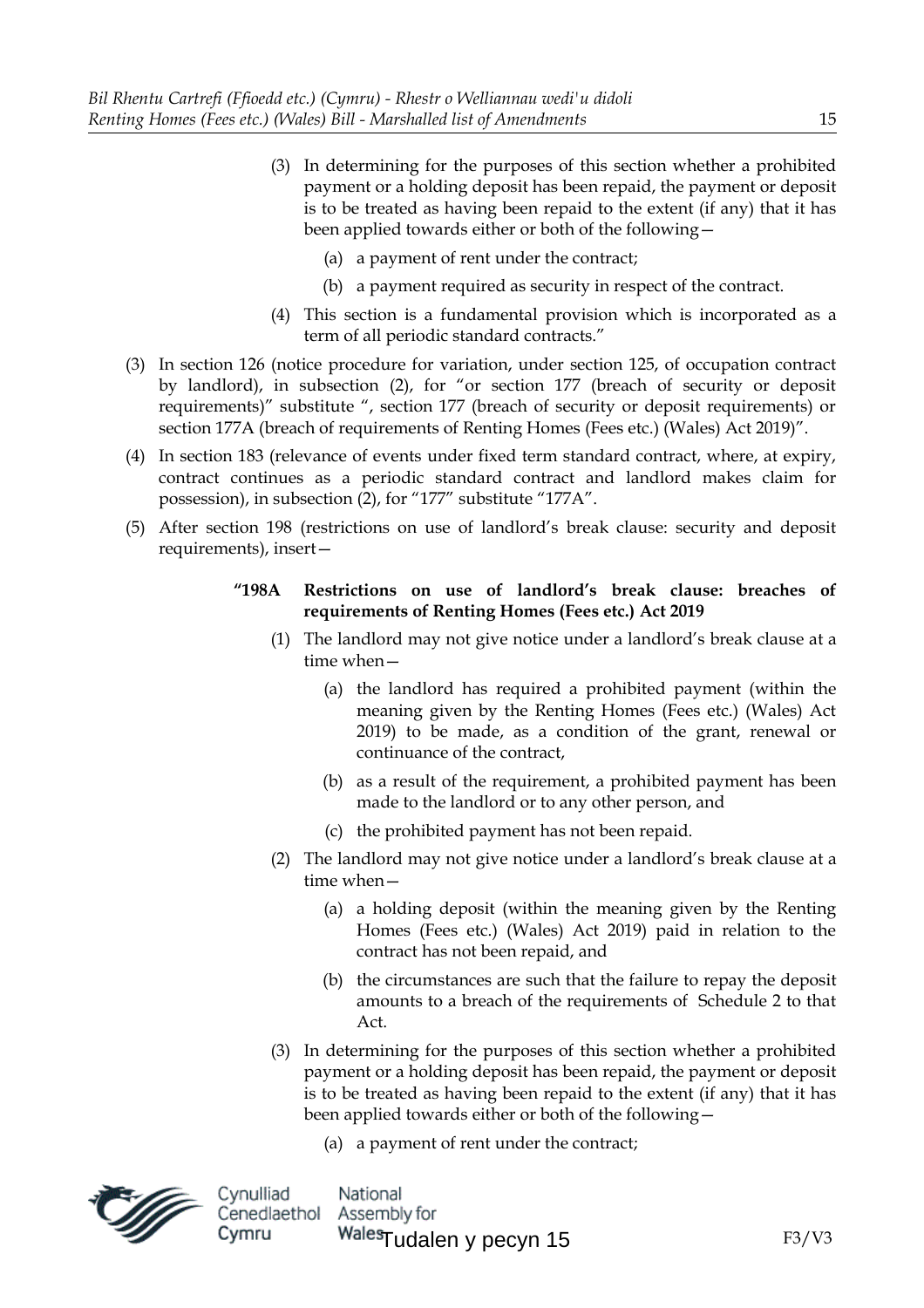- (b) a payment required as security in respect of the contract.
- (4) This section is a fundamental provision which is incorporated as a term of all fixed term standard contracts."
- (6) In section 204 (restrictions on court hearing a landlord's claims for possession)—
	- (a) in subsection  $(1)(a)(vii)$ , after "177" insert ", 177A";
	- (b) in subsection  $(1)(a)(xiii)$ , after "198" insert ", 198A".
- (7) In Schedule 1 (overview of fundamental provisions incorporated as terms of occupation contracts)—
	- (a) in Part 2 (periodic standard contracts), in table 4, in the notes for the entry for sections 173 to 180 (termination by notice given by landlord)
		- for "and 176" substitute ", 176, 177 and 177A";
		- (ii) for "section 176" substitute "section 177";
	- (b) in Part 3 (fixed term standard contracts), in table 5, in the notes for the entry for sections 195 to 201 (termination by notice given by landlord under landlord's break clause), for "section 196 (breach of deposit rules)" substitute "section 198 (breach of security and deposit requirements)".'.

Tudalen 6, ar ôl llinell 35, mewnosoder adran newydd—

*'Cyfyngiadau ar derfynu gan landlord gontractau meddiannaeth safonol*

#### **[ ] Diwygio Deddf Rhentu Cartrefi (Cymru) 2016: cyfyngiadau ar derfynu contractau**

- (1) Mae Deddf Rhentu Cartrefi (Cymru) 2016 wedi ei diwygio fel a ganlyn.
- (2) Ar ôl adran 177 (cyfyngiad ar landlord o dan gontract cyfnodol yn rhoi hysbysiad adennill meddiant: torri gofynion sicrwydd neu flaendal), mewnosoder—

#### **"177A Cyfyngiadau ar adran 173: torri gofynion Deddf Rhentu Cartrefi (Ffioedd etc.) 2019**

- (1) Ni chaiff y landlord roi hysbysiad o dan adran 173 ar adeg—
	- (a) pan fo'r landlord wedi ei gwneud yn ofynnol bod taliad gwaharddedig (o fewn yr ystyr a roddir gan Ddeddf Rhentu Cartrefi (Ffioedd etc.) (Cymru) 2019) yn cael ei wneud, fel amod o roi, adnewyddu neu barhau â'r contract,
	- (b) pan fo taliad gwaharddedig wedi ei wneud i'r landlord neu i unrhyw berson arall o ganlyniad i'r gofyniad, ac
	- (c) pan na fo'r taliad gwaharddedig wedi ei ad-dalu.
- (2) Ni chaiff landlord roi hysbysiad o dan adran 173 ar adeg—
	- (a) pan na fo blaendal cadw (o fewn yr ystyr a roddir gan Ddeddf Rhentu Cartrefi (Ffioedd etc.) (Cymru) 2019) a dalwyd mewn perthynas â'r contract wedi ei ad-dalu, a
	- (b) pan fo'r amgylchiadau yn golygu bod y methiant i ad-dalu'r blaendal yn gyfystyr â thorri gofynion Atodlen 2 i'r Ddeddf honno.



Cynulliad Cenedlaethol Cymru

National Assembly for Watudalen y pecyn 16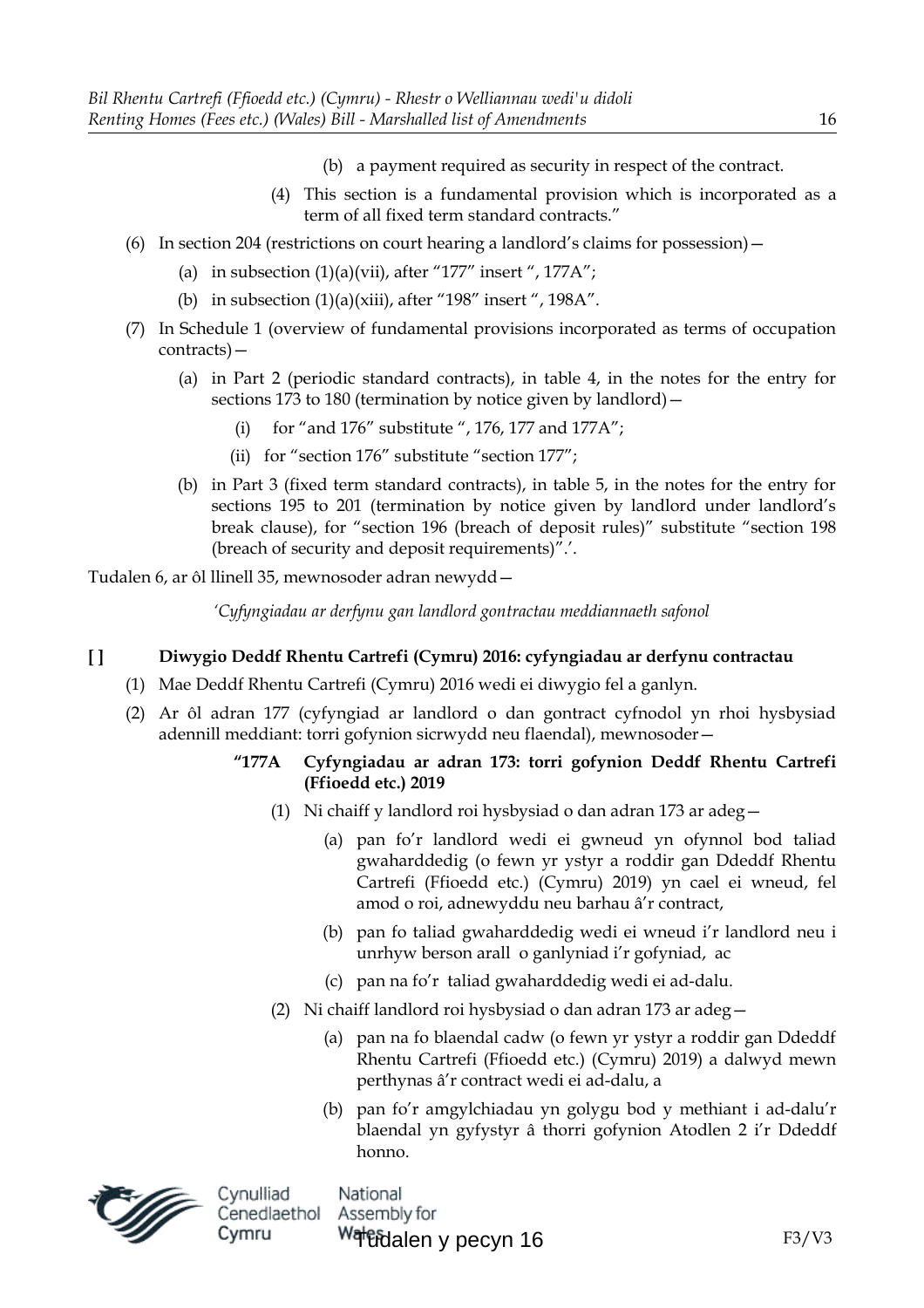- (3) Wrth benderfynu at ddibenion yr adran hon pa un a yw taliad gwaharddedig neu flaendal cadw wedi ei ad-dalu, mae'r taliad neu'r blaendal i'w drin fel pe bai wedi ei ad-dalu i'r graddau (os o gwbl) ei fod wedi ei roi tuag at y naill neu'r llall o'r canlynol, neu'r ddau ohonynt—
	- (a) taliad rhent o dan y contract;
	- (b) taliad sy'n ofynnol fel sicrwydd mewn cysylltiad â'r contract.
- (4) Mae'r adran hon yn ddarpariaeth sylfaenol sydd wedi ei hymgorffori fel un o delerau pob contract cyfnodol safonol."
- (3) Yn adran 126 (y weithdrefn hysbysu ar gyfer amrywio, o dan adran 125, gontract meddiannaeth gan y landlord), yn is-adran (2), yn lle "neu adran 177 (torri gofynion sicrwydd neu flaendal)" rhodder ", adran 177 (torri gofynion sicrwydd neu flaendal) neu adran 177A (torri gofynion Deddf Rhentu Cartrefi (Ffioedd etc.) 2019)".
- (4) Yn adran 183 (perthnasedd digwyddiadau o dan gontract safonol cyfnod penodol, pan fo contract, pan ddaw i ben, yn parhau yn gontract safonol cyfnodol a'r landlord yn gwneud hawliad meddiant), yn is-adran (2), yn lle "177" rhodder "177A".
- (5) Ar ôl adran 198 (cyfyngiadau ar y defnydd o gymal terfynu'r landlord: gofynion sicrwydd a blaendal), mewnosoder—
	- **"198A Cyfyngiadau ar y defnydd o gymal terfynu'r landlord: torri gofynion Deddf Rhentu Cartrefi (Ffioedd etc.) 2019**
		- (1) Ni chaiff y landlord roi hysbysiad o dan gymal terfynu'r landlord ar adeg—
			- (a) pan fo'r landlord wedi ei gwneud yn ofynnol bod taliad gwaharddedig (o fewn yr ystyr a roddir gan Ddeddf Rhentu Cartrefi (Ffioedd etc.) (Cymru) 2019) yn cael ei wneud, fel amod o roi, adnewyddu neu barhau â'r contract,
			- (b) pan fo taliad gwaharddedig wedi ei wneud i'r landlord neu i unrhyw berson arall o ganlyniad i'r gofyniad, ac
			- (c) pan na fo'r taliad gwaharddedig wedi ei ad-dalu.
		- (2) Ni chaiff y landlord roi hysbysiad o dan gymal terfynu'r landlord ar adeg—
			- (a) pan na fo blaendal cadw (o fewn yr ystyr a roddir gan Ddeddf Rhentu Cartrefi (Ffioedd etc.) (Cymru) 2019) a dalwyd mewn perthynas â'r contract wedi ei ad-dalu, a
			- (b) pan fo'r amgylchiadau yn golygu bod y methiant i ad-dalu'r blaendal yn gyfystyr â thorri gofynion Atodlen 2 i'r Ddeddf honno.
		- (3) Wrth benderfynu at ddibenion yr adran hon pa un a yw taliad gwaharddedig neu flaendal cadw wedi ei ad-dalu, mae'r taliad neu'r blaendal i'w drin fel pe bai wedi ei ad-dalu i'r graddau (os o gwbl) ei fod wedi ei roi tuag at y naill neu'r llall o'r canlynol, neu'r ddau ohonynt—



Cynulliad National Cenedlaethol Assembly for Wales<sub>Tudalen y pecyn 17</sub> Cymru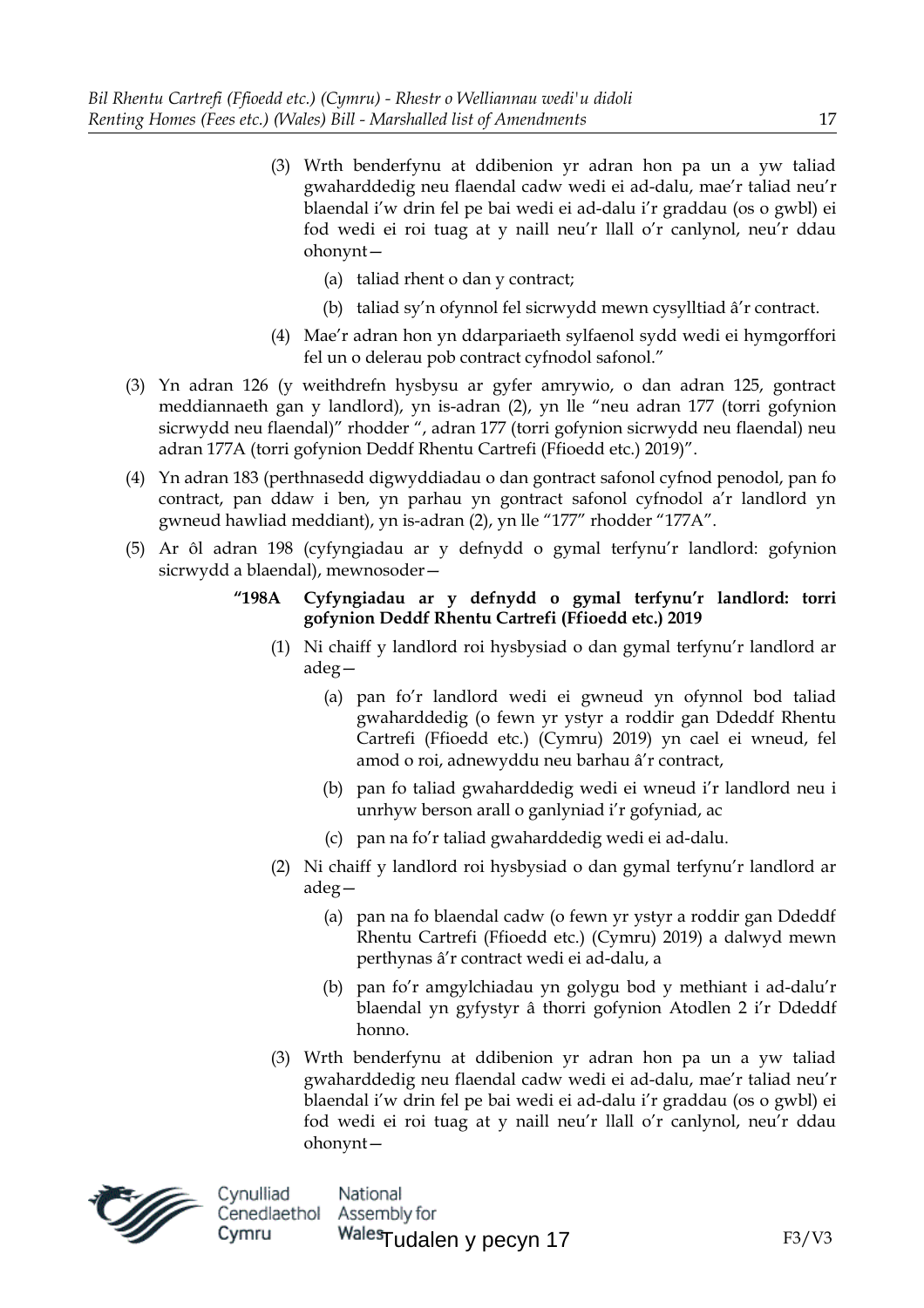- (a) taliad rhent o dan y contract;
- (b) taliad sy'n ofynnol fel sicrwydd mewn cysylltiad â'r contract.
- (4) Mae'r adran hon yn ddarpariaeth sylfaenol sydd wedi ei hymgorffori fel un o delerau pob contract cyfnod sefydlog safonol."
- (6) Yn adran 204 (cyfyngiadau ar lys yn gwrando hawliadau meddiant landlord)—
	- (a) yn is-adran  $(1)(a)(vii)$ , ar ôl "177" mewnosoder ", 177A";
	- (b) yn is-adran (1)(a)(xiii), ar ôl "198" mewnosoder ", 198A".
- (7) Yn Atodlen 1 (trosolwg o ddarpariaethau sylfaenol a ymgorfforir fel telerau contractau meddiannaeth)—
	- (a) yn Rhan 2 (contractau safonol cyfnodol), yn nhabl 4, yn y nodiadau ar y cofnod ar gyfer adrannau 173 i 180 (terfynu drwy hysbysiad a roddir gan landlord)—
		- (i) yn lle "a 176" rhodder ", 176, 177 a 177A";
		- (ii) yn lle "adran 176" rhodder "adran 177";
	- (b) yn Rhan 3 (contractau safonol cyfnod penodol), yn nhabl 5, yn y nodiadau ar y cofnod ar gyfer adrannau 195 i 201 (terfynu drwy hysbysiad a roddir gan landlord o dan gymal terfynu'r landlord), yn lle "adran 196 (torri'r rheolau blaendal)" rhodder "adran 198 (torri gofynion sicrwydd a blaendal)".'.

Page 6, after line 35, insert a new section—

*'Restriction on termination by landlord of standard occupation contracts*

#### **[ ] Amendment of Renting Homes (Wales) Act 2016: restriction on terminating contracts**

- (1) After section 186 (Landlord's notice in connection with end of term) insert—
	- **"186A Restrictions on section 186: breaches of requirements of Renting Homes (Fees etc.) Act 2019**
		- (1) The landlord may not give a notice under section 186 at a time when—
			- (a) the landlord has required a prohibited payment (within the meaning given by the Renting Homes (Fees etc.) (Wales) Act 2019) to be made, as a condition of the grant, renewal or continuance of the contract,
			- (b) as a result of the requirement, a prohibited payment has been made to the landlord or to any other person, and
			- (c) the prohibited payment has not been repaid.
		- (2) The landlord may not give a notice under section 186 at a time when—

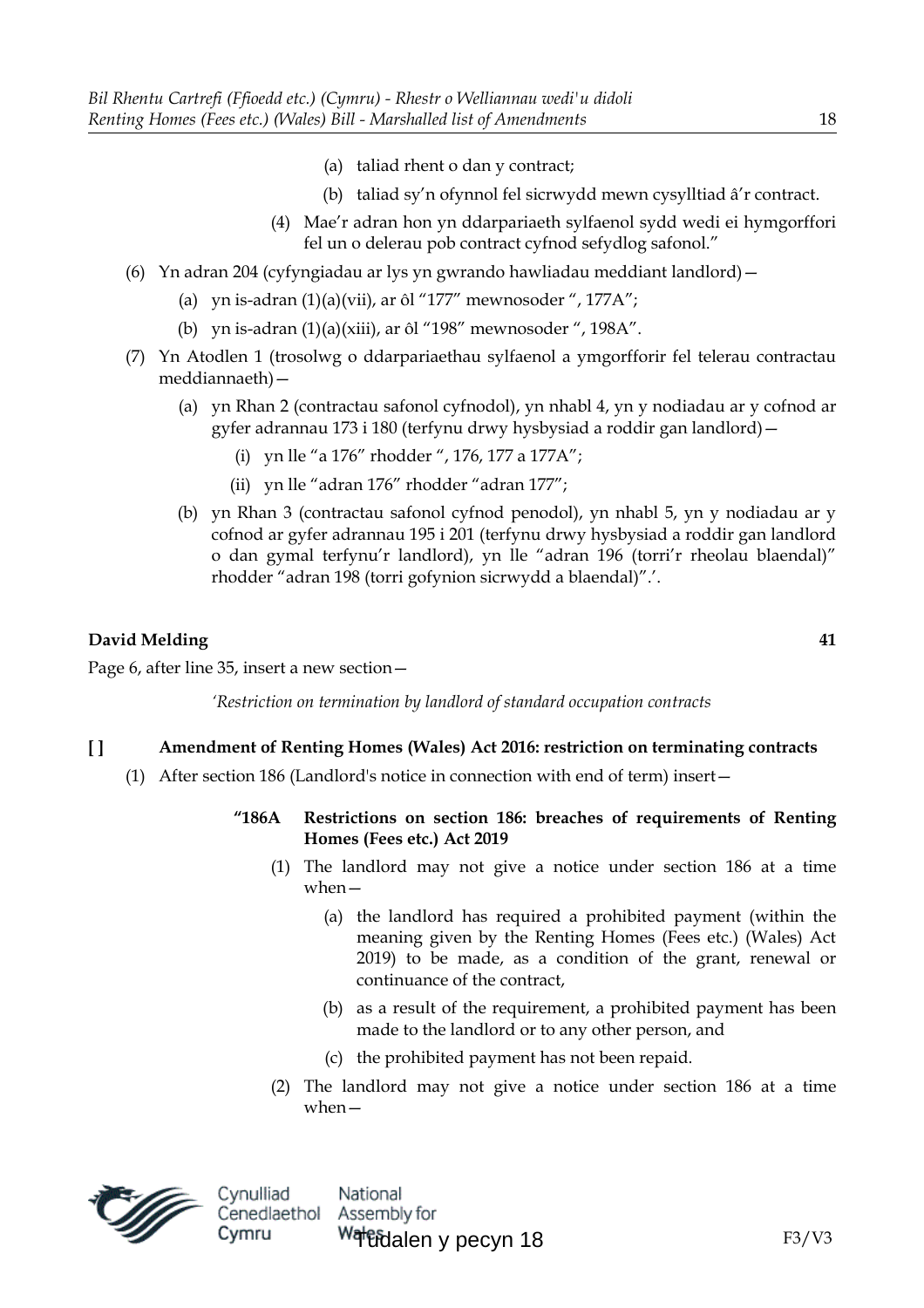- (a) a holding deposit (within the meaning given by the Renting Homes (Fees etc.) (Wales) Act 2019) paid in relation to the contract has not been repaid, and
- (b) the circumstances are such that the failure to repay the deposit amounts to a breach of the requirements of Schedule 2 to that Act.
- (3) In determining for the purposes of this section whether a prohibited payment or a holding deposit has been repaid, the payment or deposit is to be treated as having been repaid to the extent (if any) that it has been applied towards either or both of the following—
	- (a) a payment of rent under the contract;
	- (b) a payment required as security in respect of the contract.
- (4) This section is a fundamental provision which is incorporated as a term of all periodic standard contracts."
- (2) In section 126 (notice procedure for variation, under section 125, of occupation contract by landlord), in subsection (2), for "or section 177 (breach of security or deposit requirements)" substitute ", section 177 (breach of security or deposit requirements) or section 186A (restrictions on section 186: breaches of requirements of Renting Homes (Fees etc.) (Wales) Act 2019)".
- (3) In section 204 (restrictions on court hearing a landlord's claims for possession) in subsection (1)(a)(ix), after "186" insert " and 186A".
- (4) In Schedule 1 (overview of fundamental provisions incorporated as terms of occupation contracts)—
	- (a) in Part 2 (periodic standard contracts), in table 4, notes for the entry for new section 186A are required:
	- (b) in Part 3 (fixed term standard contracts), in table 5, in the notes for the entry for section 186 (Termination by notice given by L in connection with the end of the term of the contract) for "section 186" substitute "sections 186 and 186A".'.

Tudalen 6, ar ôl llinell 35, mewnosoder adran newydd—

*'Cyfyngiadau ar derfynu gan landlord gontractau meddiannaeth safonol*

### **[ ] Diwygio Deddf Rhentu Cartrefi (Cymru) 2016: cyfyngiadau ar derfynu contractau**

(1) Ar ôl adran 186 (Hysbysiad y landlord mewn cysylltiad â diwedd cyfnod penodol) mewnosoder—

#### **"186A Cyfyngiadau ar adran 186: torri gofynion Deddf Rhentu Cartrefi (Ffioedd etc.) 2019**

- (1) Ni chaiff y landlord roi hysbysiad o dan adran 186 ar adeg—
	- (a) pan fo'r landlord wedi ei gwneud yn ofynnol bod taliad gwaharddedig (o fewn yr ystyr a roddir gan Ddeddf Rhentu Cartrefi (Ffioedd etc.) (Cymru) 2019) yn cael ei wneud, fel amod o roi, adnewyddu neu barhau â'r contract,

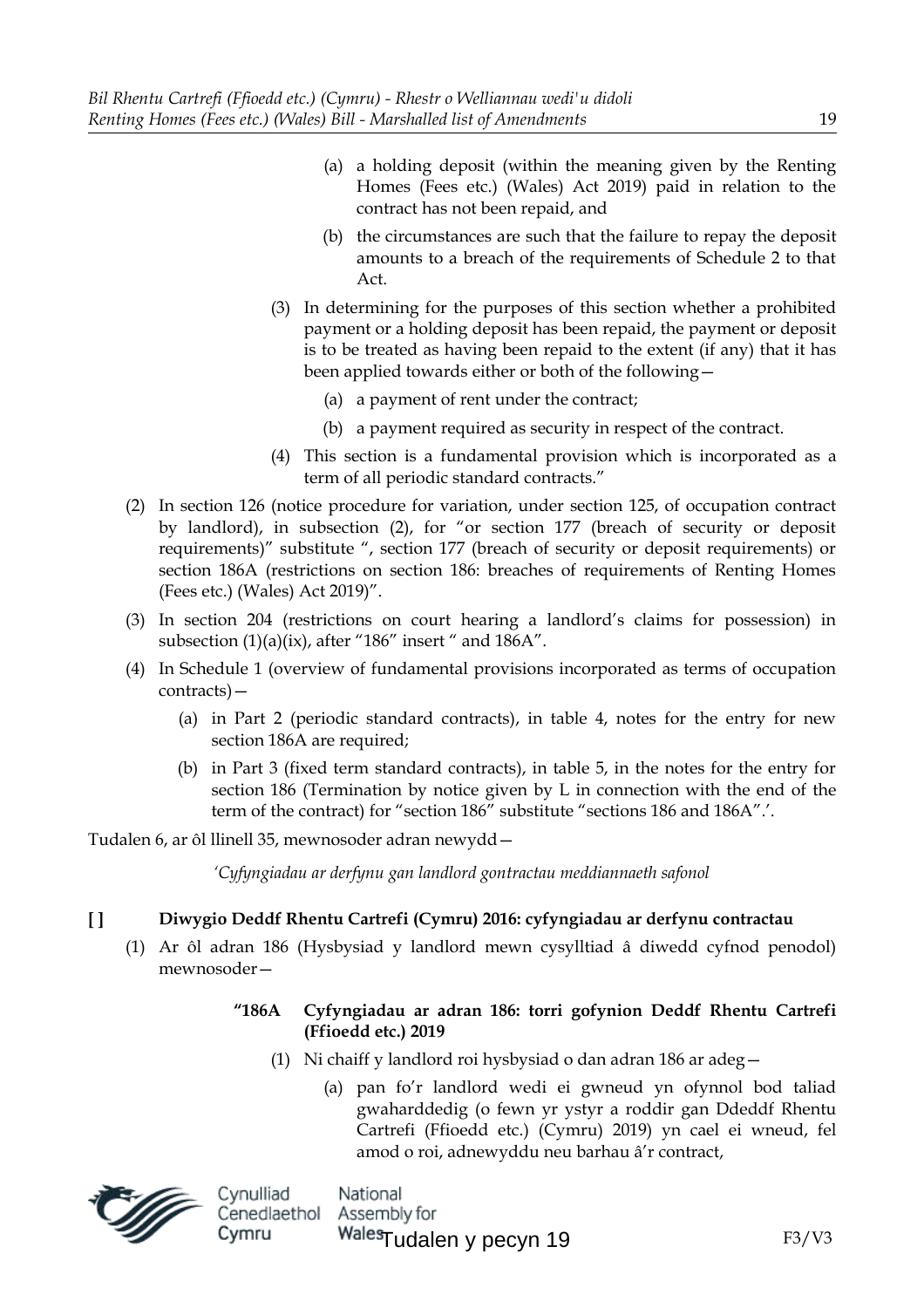- (b) pan fo taliad gwaharddedig wedi ei wneud i'r landlord neu i unrhyw berson arall o ganlyniad i'r gofyniad, ac
- (c) pan na fo'r taliad gwaharddedig wedi ei ad-dalu.
- (2) Ni chaiff landlord roi hysbysiad o dan adran 186 ar adeg—
	- (a) pan na fo blaendal cadw (o fewn yr ystyr a roddir gan Ddeddf Rhentu Cartrefi (Ffioedd etc.) (Cymru) 2019) a dalwyd mewn perthynas â'r contract wedi ei ad-dalu, a
	- (b) pan fo'r amgylchiadau yn golygu bod y methiant i ad-dalu'r blaendal yn gyfystyr â thorri gofynion Atodlen 2 i'r Ddeddf honno.
- (3) Wrth benderfynu at ddibenion yr adran hon pa un a yw taliad gwaharddedig neu flaendal cadw wedi ei ad-dalu, mae'r taliad neu'r blaendal i'w drin fel pe bai wedi ei ad-dalu i'r graddau (os o gwbl) ei fod wedi ei roi tuag at y naill neu'r llall o'r canlynol, neu'r ddau ohonynt—
	- (a) taliad rhent o dan y contract;
	- (b) taliad sy'n ofynnol fel sicrwydd mewn cysylltiad â'r contract.
- (4) Mae'r adran hon yn ddarpariaeth sylfaenol sydd wedi ei hymgorffori fel un o delerau pob contract cyfnodol safonol."
- (2) Yn adran 126 (y weithdrefn hysbysu ar gyfer amrywio, o dan adran 125, gontract meddiannaeth gan y landlord), yn is-adran (2), yn lle "neu adran 177 (torri gofynion sicrwydd neu flaendal)" rhodder ", adran 177 (torri gofynion sicrwydd neu flaendal) neu adran 186A (cyfyngiadau ar adran 186: torri gofynion Deddf Rhentu Cartrefi (Ffioedd etc.) 2019)".
- (3) Yn adran 204 (cyfyngiadau ar lys yn gwrando hawliadau meddiant landlord) yn is-adran  $(1)(a)(ix)$ , ar ôl "186" mewnosoder " a 186A".
- (4) Yn Atodlen 1 (trosolwg o ddarpariaethau sylfaenol a ymgorfforir fel telerau contractau meddiannaeth)—
	- (a) yn Rhan 2 (contractau safonol cyfnodol), yn nhabl 4, mae'n ofynnol cael nodiadau ar y cofnod ar gyfer adran 186A newydd;
	- (b) yn Rhan 3 (contractau safonol cyfnod penodol), yn nhabl 5, yn y nodiadau ar gyfer y cofnod ar gyfer adran 186 (Terfynu drwy hysbysiad a roddir gan L mewn cysylltiad â diwedd cyfnod y contract) yn lle "adran 186" rhodder "adrannau 186 a 186A".'.

Page 7, after line 2, insert a new section—

- **'[ ] Recovery of a prohibited payment or holding deposit by a local housing authority or licensing authority**
	- (1) Subsection (2) applies where a local housing authority or licensing authority  $-$

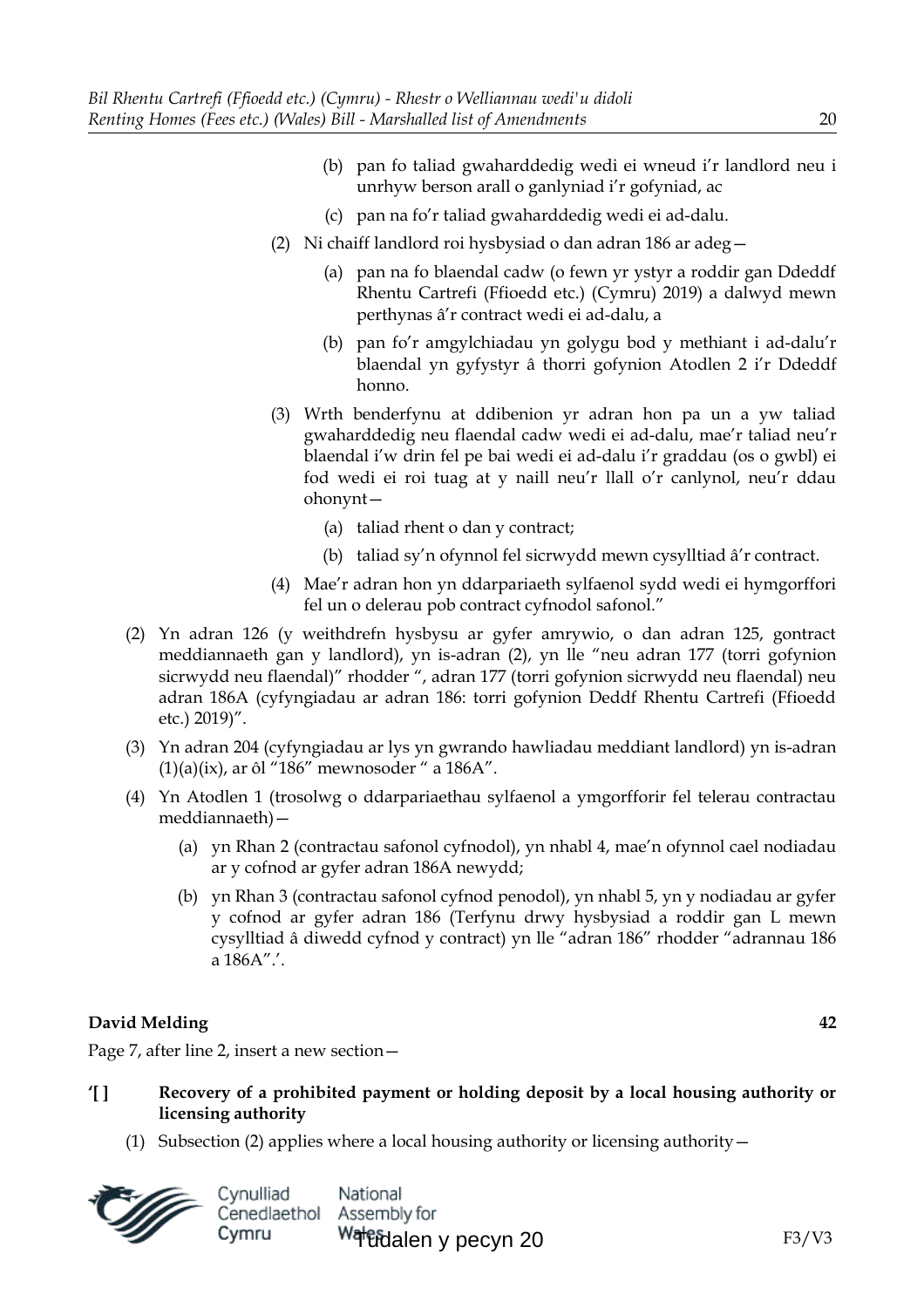- (a) issues a fixed penalty notice under section 13 on a landlord or letting agent for breaching section 2 or 3,
- (b) is satisfied on the balance of probabilities that the breach resulted in a person ("the relevant person") making a prohibited payment to a landlord, letting agent or third party, and
- (c) is satisfied on the balance of probabilities that all or part of the prohibited payment has not been repaid to the relevant person.
- (2) The authority may require the landlord or letting agent to pay to the relevant person—
	- (a) if none of the prohibited payment has been repaid to the relevant person, the amount of the prohibited payment;
	- (b) if part of the prohibited payment has been repaid to the relevant person, the remaining part of the prohibited payment.
- (3) But subsection (2) does not apply in relation to a prohibited payment if or to the extent that, with the consent of the relevant person—
	- (a) the prohibited payment, or the remaining part of it, has been applied towards a payment of rent under the contract, or
	- (b) the prohibited payment, or the remaining part of it, has been applied towards the security deposit in respect of the contract.
- (4) Subsection (5) applies where a local housing authority or licensing authority—
	- (a) issues a fixed penalty notice under section 13 on a landlord or letting agent for breaching Schedule 2 (treatment of holding deposit), and
	- (b) is satisfied on the balance of probabilities that all or part of the holding deposit has not been repaid to the relevant person.
- (5) The local housing authority or licensing authority may require the landlord or letting agent to pay to the relevant person—
	- (a) if none of the holding deposit has been repaid to the relevant person, the amount of the holding deposit;
	- (b) if part of the holding deposit has been repaid to the relevant person, the remaining part of the holding deposit.
- (6) But subsection (5) does not apply in relation to a holding deposit if or to the extent that, with the consent of the relevant person—
	- (a) the holding deposit, or the remaining part of it, has been applied towards a payment of rent under the contract, or
	- (b) the holding deposit, or the remaining part of it, has been applied towards the security deposit in respect of the contract.
- (7) Subsection (2) or (5) does not apply if the relevant person has made an application to the county court under section 18 (recovery of a prohibited payment or holding deposit by contract-holder) for recovery of all or part of the amount referred to in that subsection.
- (8) "Licensing authority" in this section means a licensing authority designated under section 3 of Part 1 of the Housing (Wales) Act 2014 (anaw 7).'.

Tudalen 7, ar ôl llinell 2, mewnosoder adran newydd—

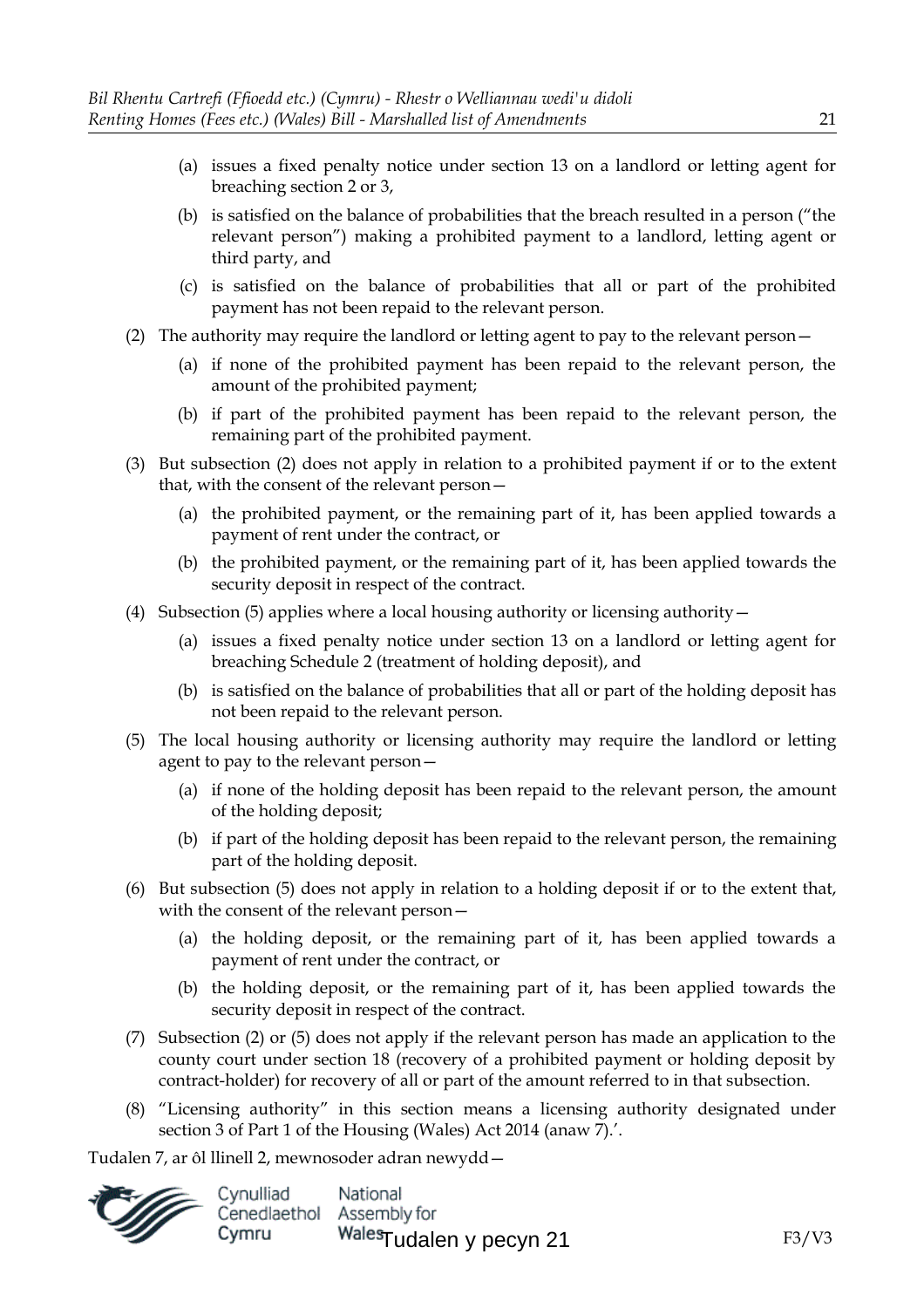#### **'[ ] Adennill taliad gwaharddedig neu flaendal cadw gan awdurdod tai lleol neu awdurdod trwyddedu**

- (1) Mae is-adran (2) yn gymwys pan fo awdurdod tai lleol neu awdurdod trwyddedu—
	- (a) yn dyroddi hysbysiad cosb benodedig o dan adran 13 i landlord neu asiant gosod eiddo am dorri adran 2 neu adran 3,
	- (b) yn fodlon yn ôl pwysau tebygolrwydd fod y toriad wedi achosi i berson ("y person perthnasol") wneud taliad gwaharddedig i landlord, asiant gosod eiddo neu drydydd parti, ac
	- (c) yn fodlon yn ôl pwysau tebygolrwydd nad yw'r taliad gwaharddedig wedi'i addalu yn llwyr neu'n rhannol i'r person perthnasol.
- (2) Caiff yr awdurdod ei gwneud yn ofynnol i'r landlord neu'r asiant gosod eiddo dalu i'r person perthnasol—
	- (a) os na thalwyd dim o'r taliad gwaharddedig i'r person perthnasol, swm y taliad gwaharddedig;
	- (b) os talwyd rhan o'r taliad gwaharddedig i'r person perthnasol, y rhan honno o'r taliad gwaharddedig sy'n weddill.
- (3) Ond nid yw is-adran (2) yn gymwys mewn perthynas â thaliad gwaharddedig
	- (a) os cafodd y taliad gwaharddedig, neu'r rhan ohono sy'n weddill neu i'r graddau y cafodd y taliad gwaharddedig, neu'r rhan ohono sy'n weddill, gyda chydsyniad y person perthnasol, ei gymhwyso tuag at dalu rhent o dan y contract, neu
	- (b) os cafodd y taliad gwaharddedig, neu'r rhan ohono sy'n weddill neu i'r graddau y cafodd y taliad gwaharddedig, neu'r rhan ohono sy'n weddill, gyda chydsyniad y person perthnasol, ei gymhwyso tuag at y blaendal sicrwydd mewn cysylltiad â'r contract.
- (4) Mae is-adran (5) yn gymwys pan fo awdurdod tai lleol neu awdurdod trwyddedu—
	- (a) yn dyroddi hysbysiad cosb benodedig o dan adran 13 i landlord neu asiant gosod eiddo am dorri Atodlen 2 (ymdrin â blaendal cadw), a
	- (b) yn fodlon yn ôl pwysau tebygolrwydd nad yw'r blaendal cadw wedi'i ad-dalu'n llwyr neu'n rhannol i'r person perthnasol.
- (5) Caiff yr awdurdod tai lleol neu'r awdurdod trwyddedu ei gwneud yn ofynnol i'r landlord neu'r asiant gosod eiddo dalu i'r person perthnasol—
	- (a) os na thalwyd dim o'r blaendal cadw i'r person perthnasol, swm y blaendal cadw;
	- (b) os talwyd rhan o'r blaendal cadw i'r person perthnasol, y rhan honno o'r blaendal cadw sy'n weddill.
- (6) Ond nid yw is-adran (5) yn gymwys mewn perthynas â blaendal cadw
	- (a) os cafodd y blaendal cadw, neu'r rhan ohono sy'n weddill neu i'r graddau y cafodd y blaendal cadw, neu'r rhan ohono sy'n weddill, gyda chydsyniad y person perthnasol, ei gymhwyso tuag at dalu rhent o dan y contract, neu

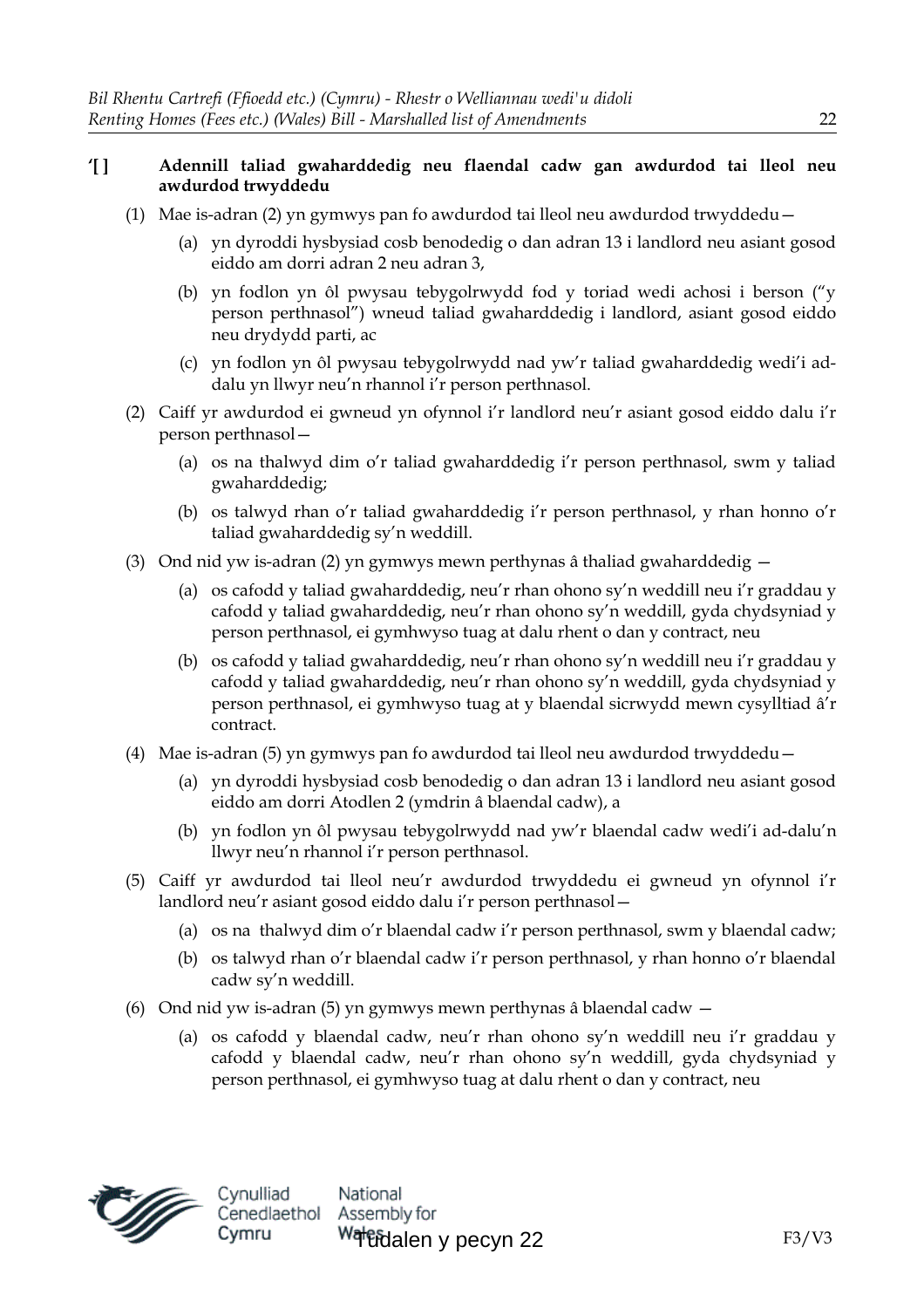- (b) os cafodd y blaendal cadw, neu'r rhan ohono sy'n weddill neu i'r graddau y cafodd y blaendal cadw, neu'r rhan ohono sy'n weddill, gyda chydsyniad y person perthnasol, ei gymhwyso tuag at y blaendal sicrwydd mewn cysylltiad â'r contract.
- (7) Nid yw is-adran (2) neu (5) yn gymwys os yw'r person perthnasol wedi gwneud cais i'r llys sirol o dan adran 18 (adennill taliad gwaharddedig neu flaendal cadw gan ddeiliad y contract) ar gyfer adennill y swm cyfan y cyfeirir ato yn yr is-adran honno, neu ran o'r swm hwnnw.
- (8) Ystyr "awdurdod trwyddedu" yn yr adran hon yw awdurdod trwyddedu a ddynodir o dan adran 3 o Ran 1 o Ddeddf Tai Cymru 2014 (anaw 7).'.

Section 17, page 7, after line 27, insert—

'() Subsection (2) or subsection (3) (as the case may be) does not apply if the local housing authority or licensing authority has required the landlord or letting agent to pay to the claimant all or part of the prohibited payment or holding deposit under section [*section to be inserted by Amendment 42*] (recovery of a prohibited payment or holding deposit by a local housing authority or licensing authority), and payment has been made.'.

Adran 17, tudalen 7, ar ôl llinell 26, mewnosoder—

'( ) Nid yw is-adran (2) neu is-adran (3) (yn ôl y digwydd) yn gymwys os yw'r awdurdod tai lleol neu'r awdurdod trwyddedu wedi ei gwneud yn ofynnol i'r landlord neu'r asiant gosod eiddo dalu i'r hawlydd y cyfan o'r taliad gwaharddedig neu'r blaendal cadw neu ran ohonynt o dan adran [*yr adran sy'n cael ei mewnosod gan Welliant 42*] (adennill taliad gwaharddedig neu flaendal cadw gan awdurdod tai lleol neu awdurdod trwyddedu), a bod taliad wedi'i wneud.'.

#### **David Melding 44**

Page 8, after line 28, insert a new section—

#### **'[ ] Information for contract-holders, landlords and letting agents**

- (1) The Welsh Ministers must, within one month of the coming into force of this section—
	- (a) prepare a document containing information that they consider will assist contract holders, landlords and letting agents to understand the effect of this Act, and
	- (b) publish the information on a website maintained on their behalf.
- (2) The Welsh Ministers must also, within one month of the coming into force of this section, take all reasonable steps to provide a copy of the information to—
	- (a) landlords;
	- (b) any bodies appearing to the Welsh Ministers to represent the interests of contract holders in Wales;
	- (c) any bodies appearing to the Welsh Ministers to represent the interests of landlords;

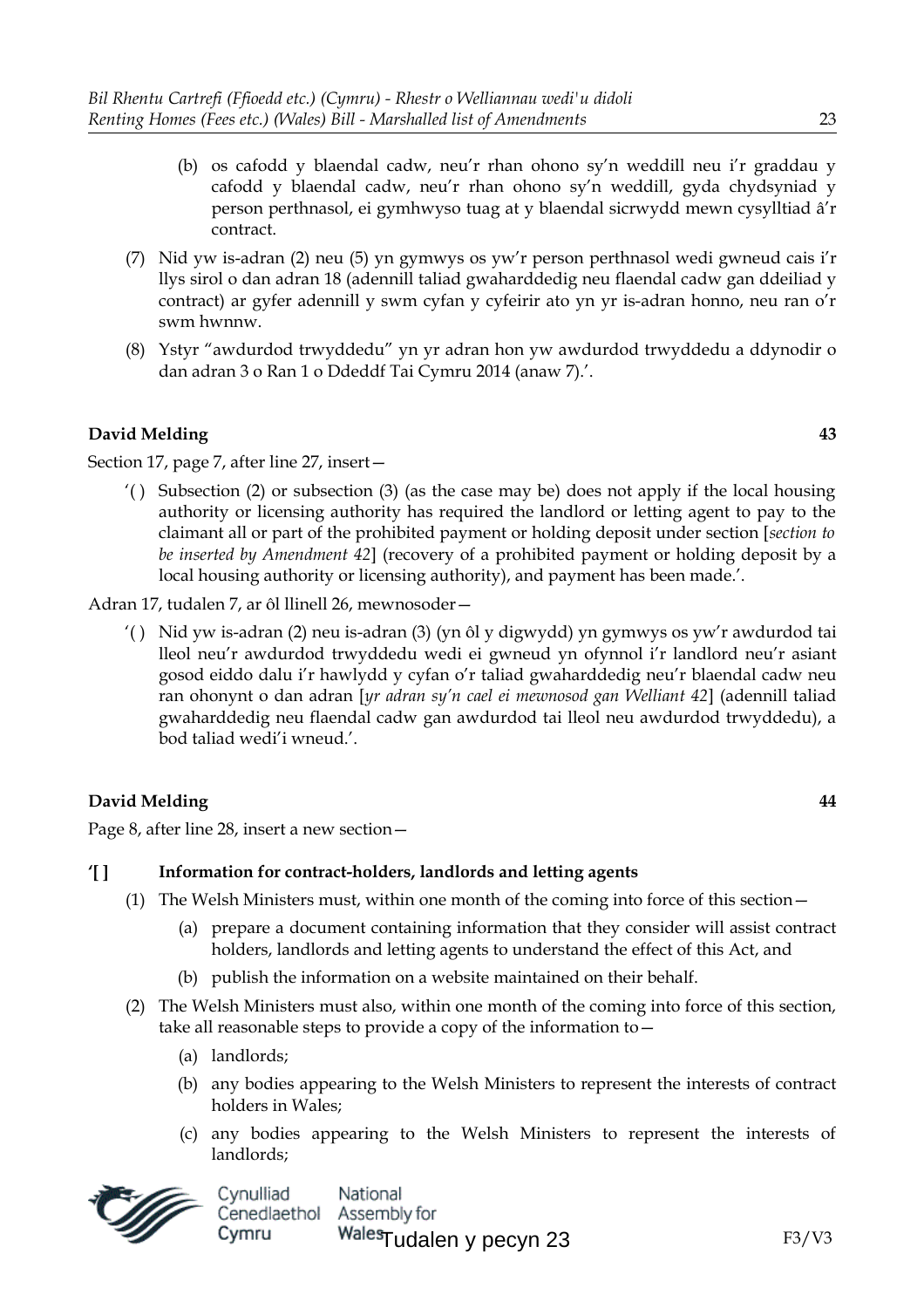- (d) any bodies appearing to the Welsh Ministers to represent the interests of letting agents;
- (e) all local housing authorities;
- (f) any licensing authority designated under section 3 of Part 1 of the Housing Act 2014 (anaw 7);
- (g) any other bodies the Welsh Ministers consider appropriate.
- (3) The information must, in particular, include the following—
	- (a) the date on which this legislation takes effect;
	- (b) the list of permitted payments along with examples of prohibited payments;
	- (c) information about enforcement;
	- (d) any other information that the Welsh Ministers consider would assist contract holders, landlords and letting agents to understand the effect of this Act.
- (4) In making arrangements for the purposes of providing information under subsections (1) to (3), the Welsh Ministers must—
	- (a) have regard to the likely needs and characteristics, in respect of the provision of information, of persons to whom the information in question is to be provided, and
	- (b) consider whether, having regard to those needs and characteristics, it is appropriate to provide any of the information to any of those persons otherwise than in the way in which it would normally be provided.'.

Tudalen 8, ar ôl llinell 30, mewnosoder adran newydd—

#### **'[ ] Gwybodaeth i ddeiliaid contract, landlordiaid ac asiantiaid gosod eiddo**

- (1) Rhaid i Weinidogion Cymru, o fewn mis i'r adran hon ddod i rym—
	- (a) llunio dogfen yn cynnwys gwybodaeth y maent yn ystyried y bydd yn cynorthwyo deiliaid contract, landlordiaid ac asiantiaid gosod eiddo i ddeall effaith y Ddeddf hon, a
	- (b) cyhoeddi'r wybodaeth ar wefan a gynhelir ar eu rhan.
- (2) Rhaid i Weinidogion Cymru hefyd, o fewn mis i'r adran hon ddod i rym, gymryd pob cam rhesymol i ddarparu copi o'r wybodaeth i —
	- (a) landlordiaid;
	- (b) unrhyw gyrff yr ymddengys i Weinidogion Cymru eu bod yn cynrychioli buddiannau deiliaid contract yng Nghymru;
	- (c) unrhyw gyrff yr ymddengys i Weinidogion Cymru eu bod yn cynrychioli buddiannau landlordiaid;
	- (d) unrhyw gyrff yr ymddengys i Weinidogion Cymru eu bod yn cynrychioli buddiannau asiantiaid gosod eiddo;
	- (e) pob awdurdod tai lleol;
	- (f) unrhyw awdurdod trwyddedu a ddynodir o dan adran 3 o Ran 1 o Ddeddf Tai (Cymru) 2014 ;

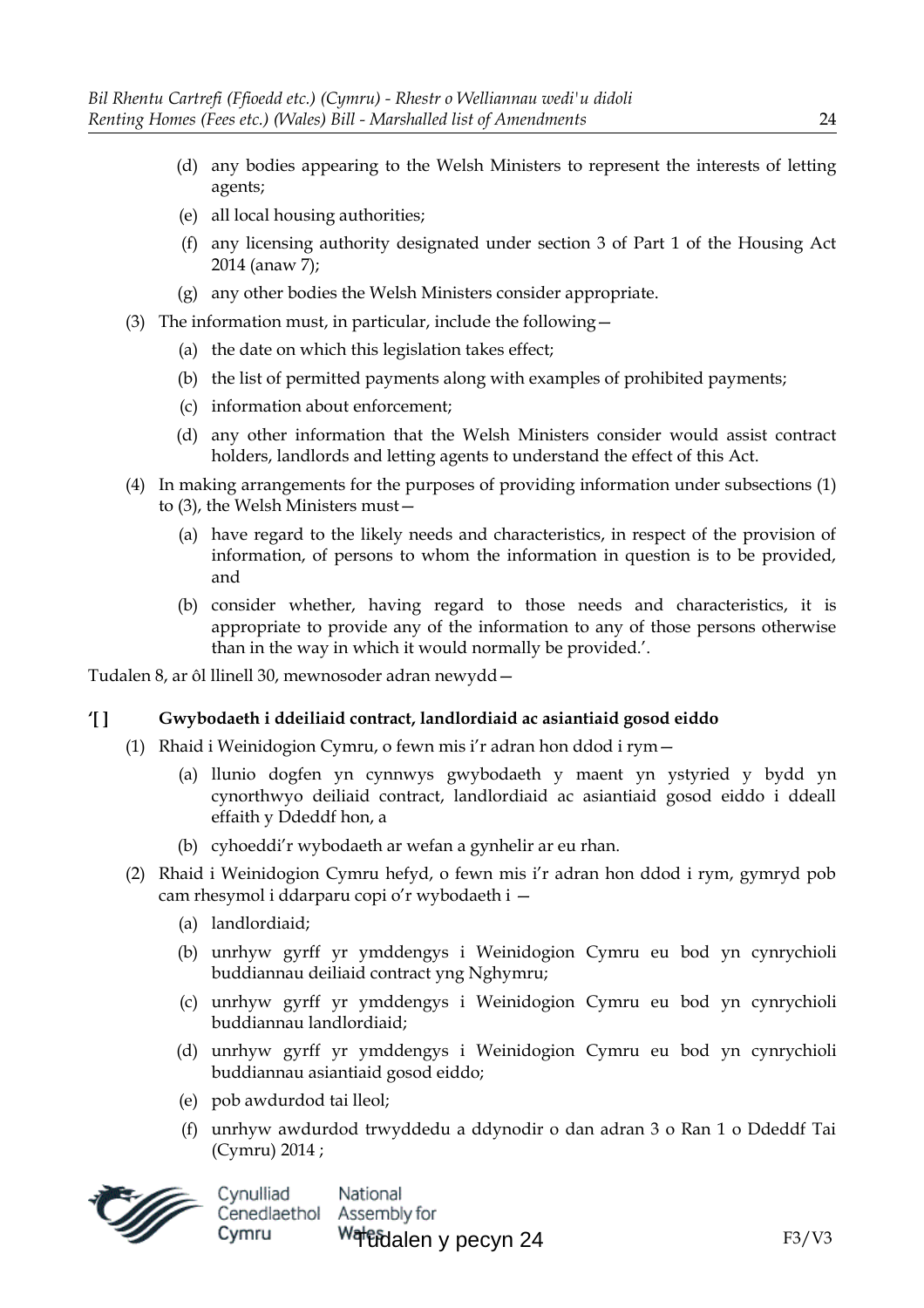- (g) unrhyw gyrff eraill sy'n briodol ym marn Gweinidogion Cymru.
- (3) Rhaid i'r wybodaeth, yn benodol, gynnwys y canlynol
	- (a) y dyddiad y bydd y ddeddfwriaeth hon yn cael effaith;
	- (b) y rhestr o'r taliadau a ganiateir ynghyd ag enghreifftiau o daliadau gwaharddedig;
	- (c) gwybodaeth am orfodaeth;
	- (d) unrhyw wybodaeth arall y mae Gweinidogion Cymru yn ystyried y bydd yn cynorthwyo deiliaid contract, landlordiaid ac asiantiaid gosod eiddo i ddeall effaith y Ddeddf hon.
- (4) Wrth wneud trefniadau at ddibenion darparu gwybodaeth o dan is-adrannau (1) hyd at (3), rhaid i Weinidogion Cymru —
	- (a) rhoi sylw i anghenion a nodweddion tebygol, mewn cysylltiad â darparu gwybodaeth, y personau y mae'r wybodaeth o dan sylw i'w darparu iddynt, a
	- (b) ystyried a yw'n briodol, gan roi sylw i'r anghenion a'r nodweddion hynny, darparu'r wybodaeth, neu unrhyw ran ohoni, i unrhyw un neu ragor o'r personau hynny mewn modd sy'n wahanol i'r modd y byddai'n caei ei darparu fel arfer. '.

Section 21, page 9, line 1, leave out '7 or section'.

Adran 21, tudalen 9, llinell 1, hepgorer '7 neu adran'.

#### **Rebecca Evans 9**

Section 21, page 9, line 1, leave out 'or section 13' and insert ', section 13 or paragraphs 2 or 6 of Schedule 1'.

Adran 21, tudalen 9, llinell 1, hepgorer 'neu adran 13' a mewnosoder ', adran 13 neu baragraffau 2 neu 6 o Atodlen 1'.

#### **David Melding 46**

Section 21, page 9, line 1, leave out 'or section 13'.

Adran 21, tudalen 9, llinell 1, hepgorer 'neu adran 13'.

#### **David Melding 47**

Section 21, page 9, line 1, leave out 'or section 13' and insert ', 13 or 18'. Adran 21, tudalen 9, llinell 1, hepgorer 'neu adran 13' a mewnosoder ', 13 neu 18'.



National Cenedlaethol Assembly for WalesTudalen y pecyn 25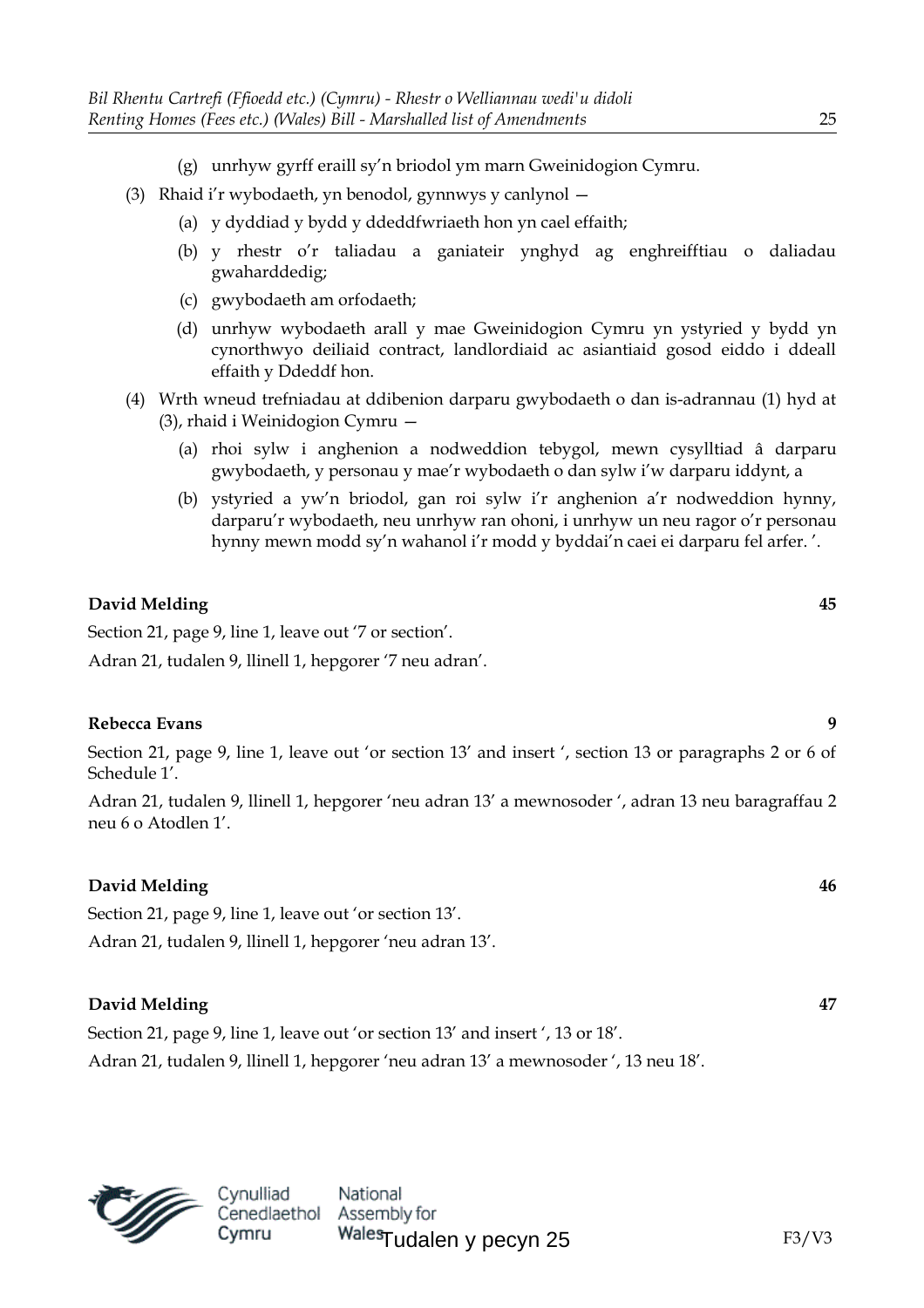#### **Leanne Wood 20**

Section 21, page 9, line 1, after '13', insert 'or paragraph 5 of Schedule 1'.

Adran 21, tudalen 9, llinell 1, ar ôl '13', mewnosoder 'neu baragraff 5 o Atodlen 1'.

#### **David Melding 48**

Page 9, after line 6, insert a new section—

**'[ ] Procedure for regulations under section 7**

- (1) Before making regulations under section 7, the Welsh Ministers must carry out the following steps.
- (2) The Welsh Ministers must consult—
	- (a) such persons as appear to them likely to be affected by the regulations,
	- (b) such organisations as appear to them to represent the interests of persons likely to be affected by the regulations, and
	- (c) such other persons as they consider appropriate,

on proposed draft regulations.

- (3) The Welsh Ministers must—
	- (a) allow those persons a period of at least 12 weeks to submit comments on the proposed draft regulations,
	- (b) consider any comments submitted within that period, and
	- (c) publish a summary of those comments.
- (4) The Welsh Ministers must, having considered any comments submitted, lay a draft of the regulations before the National Assembly for Wales.
- (5) Draft regulations laid under subsection  $(4)$  -
	- (a) must be accompanied by a statement giving details of any differences between the draft regulations that were the subject of the consultation under subsection (2) and the draft regulations laid under subsection (4), and
	- (b) may not be approved by a resolution of the National Assembly for Wales in accordance with section 21(3) until the expiry of the period of 60 days beginning with the day on which the draft regulations are laid.'.

Tudalen 9, ar ôl llinell 7, mewnosoder adran newydd—

#### **'[ ] Y weithdrefn ar gyfer rheoliadau o dan adran 7**

- (1) Cyn gwneud rheoliadau o dan adran 7, rhaid i Weinidogion Cymru gymryd y camau a ganlyn.
- (2) Rhaid i Weinidogion Cymru ymgynghori ar y rheoliadau drafft arfaethedig â'r canlynol —
	- (a) unrhyw bersonau y mae'n ymddangos iddynt fod y rheoliadau yn debygol o effeithio arnynt,

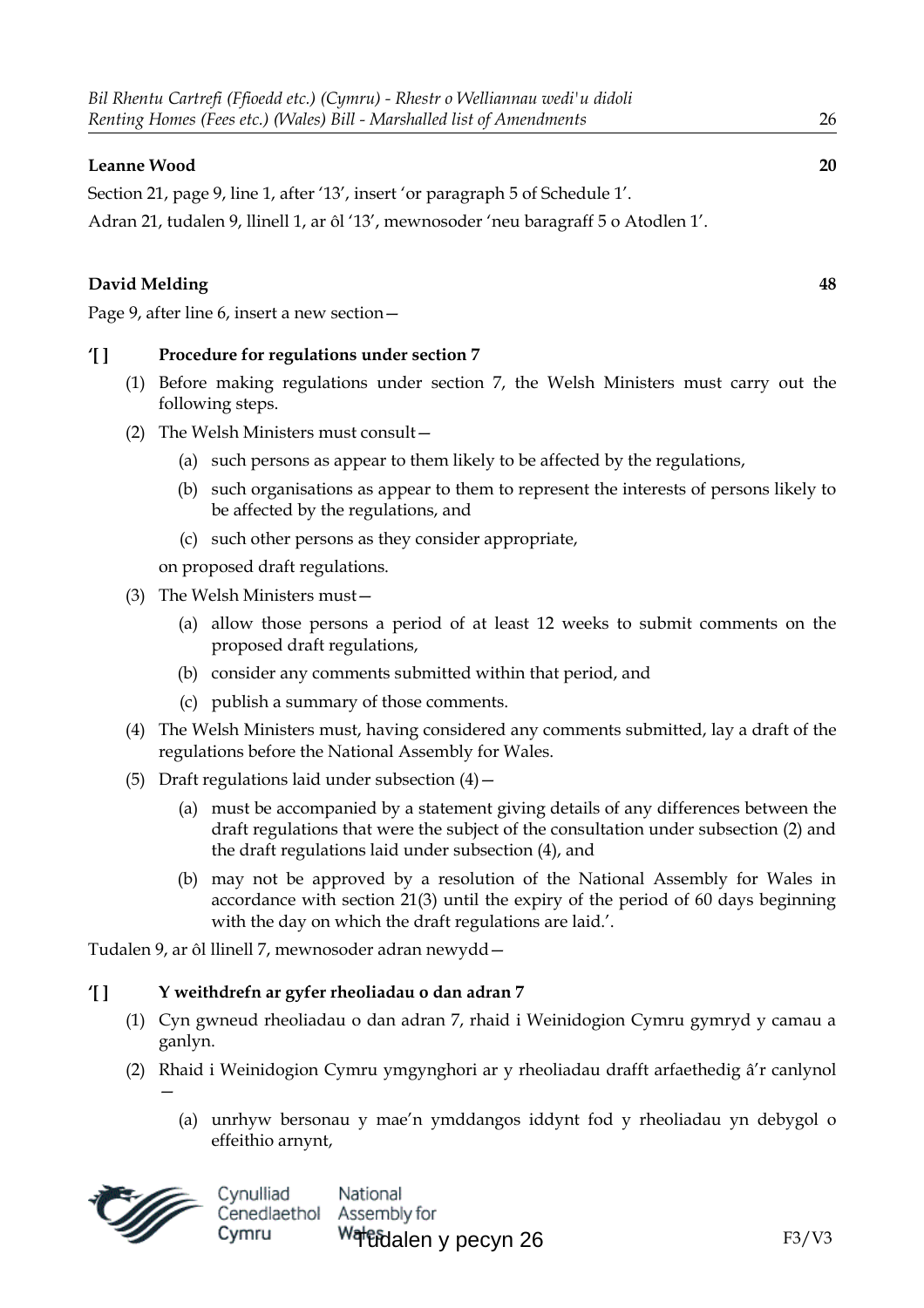- (b) unrhyw sefydliadau y mae'n ymddangos iddynt eu bod yn cynrychioli buddiannau personau y mae'r rheoliadau yn debygol o effeithio arnynt, ac
- (c) unrhyw bersonau eraill y maent yn ystyried eu bod yn briodol.
- (3) Rhaid i Weinidogion Cymru—
	- (a) rhoi cyfnod o 12 wythnos o leiaf i'r personau hynny i gyflwyno sylwadau ar y rheoliadau drafft arfaethedig,
	- (b) ystyried unrhyw sylwadau a gyflwynir o fewn y cyfnod hwnnw, ac
	- (c) cyhoeddi crynodeb o'r sylwadau hynny.
- (4) Rhaid i Weinidogion Cymru, ar ôl ystyried unrhyw sylwadau a gyflwynwyd, osod drafft o'r rheoliadau gerbron Cynulliad Cenedlaethol Cymru.
- (5) O ran y rheoliadau drafft a osodir o dan is-adran  $(4)$  -
	- (a) rhaid iddynt fynd gyda datganiad yn rhoi manylion unrhyw wahaniaethau rhwng y rheoliadau drafft yr ymgynghorwyd arnynt o dan is-adran (2) a'r rheoliadau drafft a osodir o dan is-adran (4), a
	- (b) ni chaniateir iddynt gael eu cymeradwyo drwy benderfyniad gan Gynulliad Cenedlaethol Cymru yn unol ag adran 21(3) tan ar ôl i'r cyfnod o 60 niwrnod, gan ddechrau â'r diwrnod y gosodir y rheoliadau drafft, ddod i ben.'.

Page 9, after line 6, insert a new section—

#### **'[ ] Procedure for regulations under section 13**

- (1) Before making regulations under section 13, the Welsh Ministers must carry out the following steps.
- (2) The Welsh Ministers must consult—
	- (a) such persons as appear to them likely to be affected by the regulations,
	- (b) such organisations as appear to them to represent the interests of persons likely to be affected by the regulations, and
	- (c) such other persons as they consider appropriate,

on proposed draft regulations.

- (3) The Welsh Ministers must—
	- (a) allow those persons a period of at least 12 weeks to submit comments on the proposed draft regulations,
	- (b) consider any comments submitted within that period, and
	- (c) publish a summary of those comments.
- (4) The Welsh Ministers must, having considered any comments submitted, lay a draft of the regulations before the National Assembly for Wales.
- (5) Draft regulations laid under subsection  $(4)$  -



F3/V3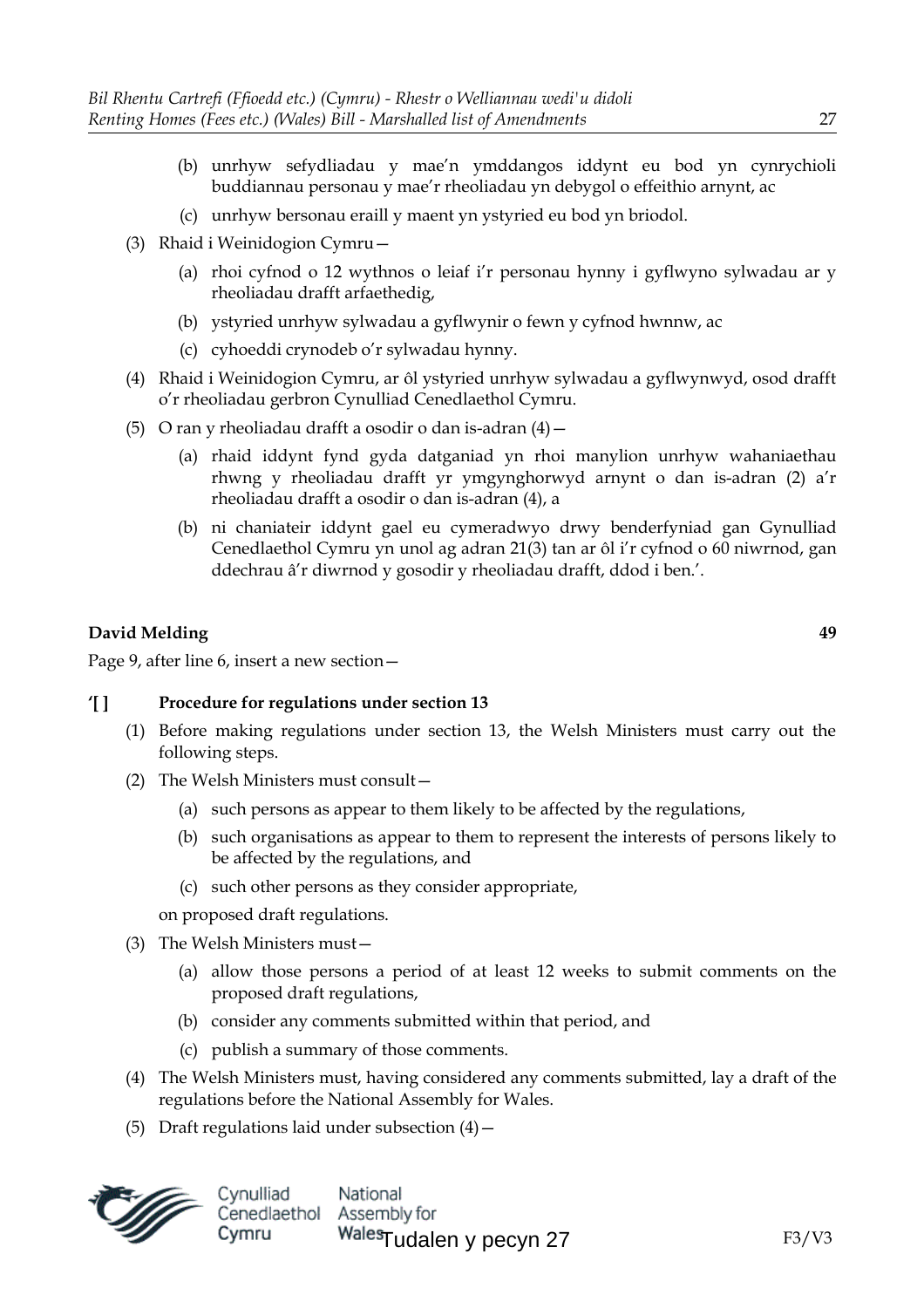- (a) must be accompanied by a statement giving details of any differences between the draft regulations that were the subject of the consultation under subsection (2) and the draft regulations laid under subsection (4), and
- (b) may not be approved by a resolution of the National Assembly for Wales in accordance with section 21(3) until the expiry of the period of 60 days beginning with the day on which the draft regulations are laid.'.

Tudalen 9, ar ôl llinell 7, mewnosoder adran newydd—

#### **'[ ] Gweithdrefn ar gyfer rheoliadau o dan adran 13**

- (1) Cyn gwneud rheoliadau o dan adran 13, rhaid i Weinidogion Cymru gymryd y camau a ganlyn.
- (2) Rhaid i Weinidogion Cymru ymgynghori ar y rheoliadau drafft arfaethedig â'r canlynol
	- (a) unrhyw bersonau y mae'n ymddangos iddynt fod y rheoliadau yn debygol o effeithio arnynt,
	- (b) unrhyw sefydliadau y mae'n ymddangos iddynt eu bod yn cynrychioli buddiannau personau y mae'r rheoliadau yn debygol o effeithio arnynt, ac
	- (c) unrhyw bersonau eraill y maent yn ystyried eu bod yn briodol.
- (3) Rhaid i Weinidogion Cymru—

—

- (a) rhoi cyfnod o 12 wythnos o leiaf i'r personau hynny i gyflwyno sylwadau ar y rheoliadau drafft arfaethedig,
- (b) ystyried unrhyw sylwadau a gyflwynir o fewn y cyfnod hwnnw, ac
- (c) cyhoeddi crynodeb o'r sylwadau hynny.
- (4) Rhaid i Weinidogion Cymru, ar ôl ystyried unrhyw sylwadau a gyflwynwyd, osod drafft o'r rheoliadau gerbron Cynulliad Cenedlaethol Cymru.
- (5) O ran y rheoliadau drafft a osodir o dan is-adran  $(4)$  -
	- (a) rhaid iddynt fynd gyda datganiad yn rhoi manylion unrhyw wahaniaethau rhwng y rheoliadau drafft yr ymgynghorwyd arnynt o dan is-adran (2) a'r rheoliadau drafft a osodir o dan is-adran (4), a
	- (b) ni chaniateir iddynt gael eu cymeradwyo drwy benderfyniad gan Gynulliad Cenedlaethol Cymru yn unol ag adran 21(3) tan ar ôl i'r cyfnod o 60 niwrnod, gan ddechrau â'r diwrnod y gosodir y rheoliadau drafft, ddod i ben.'.

#### **David Melding 50**

Section 24, page 9, line 32, after 'section' at the first place where it appears, insert '*,* section [*section to be inserted by Amendment 44*]'.

Adran 24, tudalen 9, llinell 36, ar ôl 'hon' yn y lle cyntaf y mae'n ymddangos, mewnosoder ', adran [*yr adran sy'n cael ei mewnosod gan Welliant 44]*'.



National Assembly for Watchlen y pecyn 28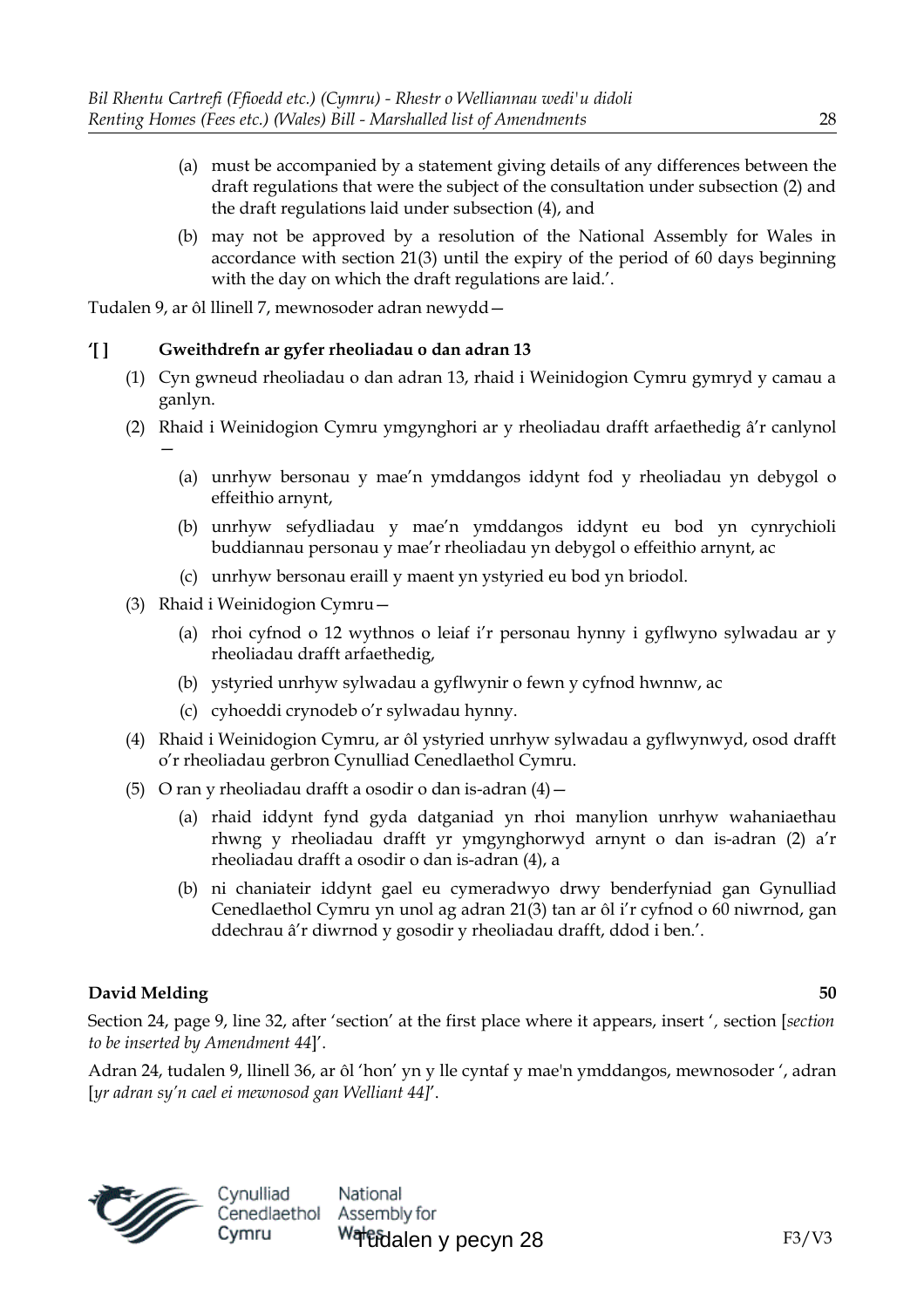## GRWPIO GWELLIANNAU GROUPINGS OF AMENDMENTS

## Bil Rhentu Cartrefi (Ffioedd etc.) (Cymru) Renting Homes (Fees etc.) (Wales) Bill

Cyfnod 2 ar 29 Tachwedd 2018 Stage 2 on 29 November 2018

Mae'r ddogfen hon yn nodi ym mha drefn y caiff y gwelliannau eu trafod ac unrhyw wybodaeth berthnasol yn ymwneud â'r gweithdrefnau sy'n berthnasol i bob grŵp. Nid yw'r rhestr hon yn disodli'r rhestr o welliannau wedi'u didoli, sy'n nodi'r gwelliannau yn y drefn y cânt eu gwaredu. Dylai'r rhestr hon gael ei darllen ar y cyd â'r rhestr o welliannau wedi'u didoli.

This document provides the order in which amendments will be debated and any relevant procedural information relevant to each group. This list does not replace the marshalled list, which sets out the amendments in the order in which they will be disposed of. This list should be read in conjunction with the marshalled list.

#### **1. Taliadau gwaharddedig – terfynu contract**

**Prohibited payments - termination of contract**  30, 31, 32, 52

**2. Gwaharddiadau sy'n gymwys i landlordiaid ac asiantiaid gosod eiddo Prohibitions applying to landlord and letting agents**  15, 16, 17, 18

**3. Diffiniadau**

**Definitions**

1, 6

**4. Taliadau a ganiateir Permitted payments**  2, 3, 4, 5, 19, 10, 11, 12, 13, 26



National Wales<sub>Tudalen y pecyn 29</sub>